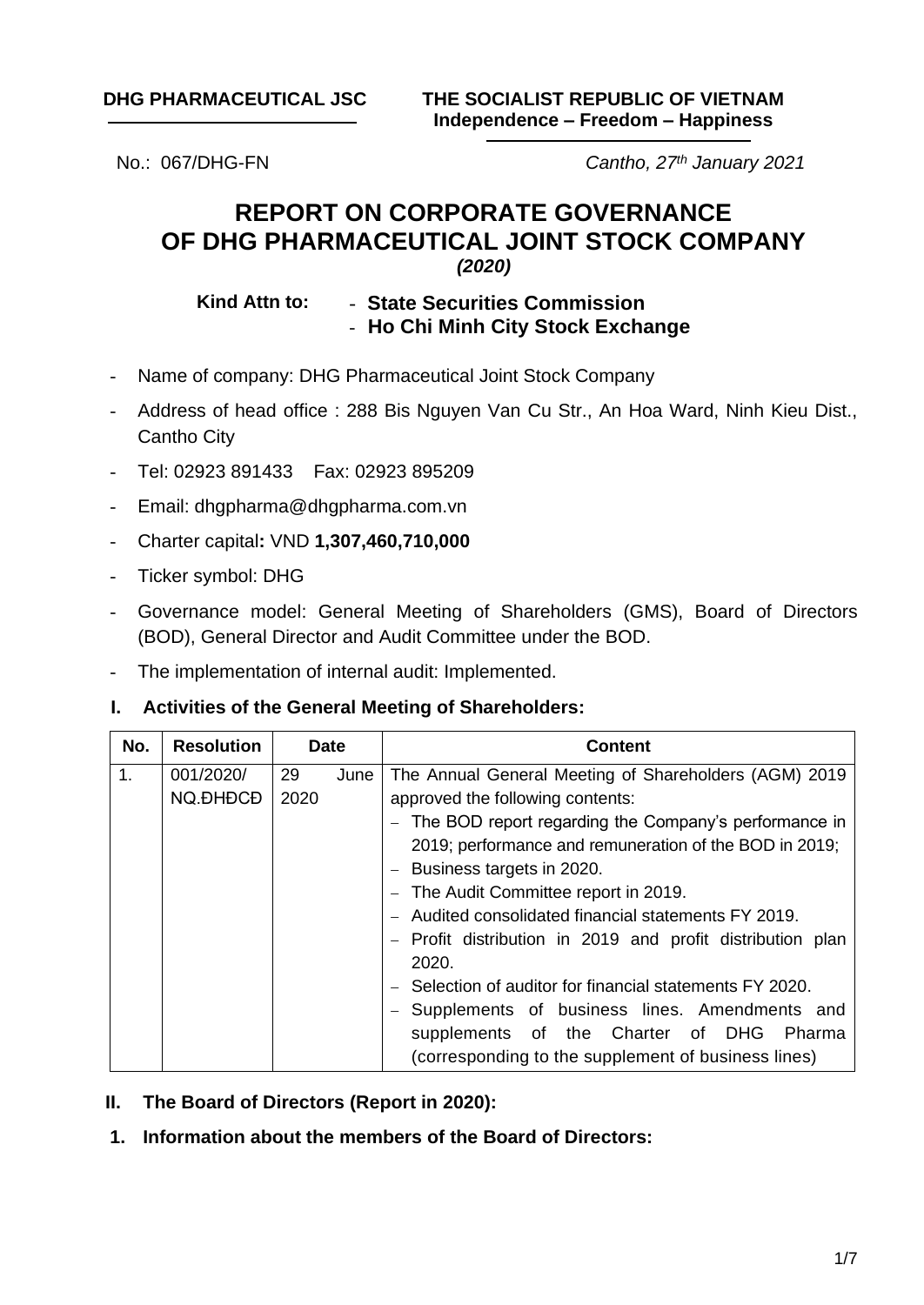| No. | <b>Board of Directors'</b><br>members | <b>Position (Independent BOD</b><br><b>Member, Non-executive</b> | The date becoming/ceasing<br>to be the BOD member |
|-----|---------------------------------------|------------------------------------------------------------------|---------------------------------------------------|
|     |                                       | <b>BOD</b> member)                                               | Date of<br>Date of                                |
|     |                                       |                                                                  | appointment<br>dismissal                          |
| 1.  | Mrs. Dang Thi Thu Ha                  | <b>BOD Chairwoman</b>                                            | 28 July 2017                                      |
|     |                                       | Non-executive BOD member                                         |                                                   |
| 2.  | Mr. Jun Kuroda                        | Non-executive BOD member                                         | 15 Aug 2016                                       |
| 3.  | Mr. Masashi Nakaura                   | BOD<br>Executive<br>Member                                       | 11 June 2019                                      |
|     |                                       | General Director (CEO)                                           |                                                   |
| 4.  | Mr. Maki Kamijo                       | Non-executive BOD member                                         | 11 June 2019                                      |
| 5.  | Mr. Doan Dinh Duy Khuong              | <b>BOD</b><br>Executive<br>Member                                | 29 Apr 2010                                       |
|     |                                       | Officer<br>Chief<br>Operating                                    |                                                   |
|     |                                       | (COO)                                                            |                                                   |
| 6.  | Mr. Phan Minh Tien                    | Independent BOD member                                           | 28 Mar 2018                                       |
| 7.  | Mr. Do Le Hung                        | Independent BOD member                                           | 11 June 2019                                      |

# **2. Meetings of the Board of Directors:**

| No.            | <b>Board of Director'</b> | <b>Number of meetings</b> | <b>Attendance</b> | <b>Reasons for</b> |
|----------------|---------------------------|---------------------------|-------------------|--------------------|
|                | members                   | attended by the BOD       | rate              | absence            |
| $\mathbf{1}$ . | Mrs. Dang Thi Thu Ha      | 14/14                     | 100%              |                    |
| 2.             | Mr. Jun Kuroda            | 14/14                     | 100%              |                    |
| 3.             | Mr. Masashi Nakaura       | 14/14                     | 100%              |                    |
| 4.             | Mr. Maki Kamijo           | 14/14                     | 100%              |                    |
| 5.             | Mr. Doan Dinh Duy Khuong  | 14/14                     | 100%              |                    |
| 6.             | Mr. Phan Minh Tien        | 14/14                     | 100%              |                    |
| 7.             | Mr. Do Le Hung            | 14/14                     | 100%              |                    |

# **3. Supervising the Board of Management by the Board of Directors:**

Supervising and supporting activities of the BOD over the Board of Management (BOM) include:

- Supervising the implementation of Resolutions of the GMS, Minutes and Resolutions of the BOD.
- Assessing and giving feedback on management activities in terms of investment, finance, market, sales, human resources, production and quality.
- Supervising, directing and ensure the information is disclosed fully, transparently and promptly in accordance with the regulations of the Stock Exchange and the State Securities Commission.

# **4. Activities of the Board of Directors' Committees**

The BOD Term IV (2019 – 2023) has set up 03 Committees, including Strategic Committee, Nomination Committee and Audit Committee. Quarterly, Committees organize meetings and report to the BOD within the scope of assignments.

- Strategic Committee: Developing strategies for production and business in 2020; Developing business strategies for 2021 – 2025; Giving advice in terms of the dividend rate for the BOD; Advising and counseling the BOD on short-term, mid-term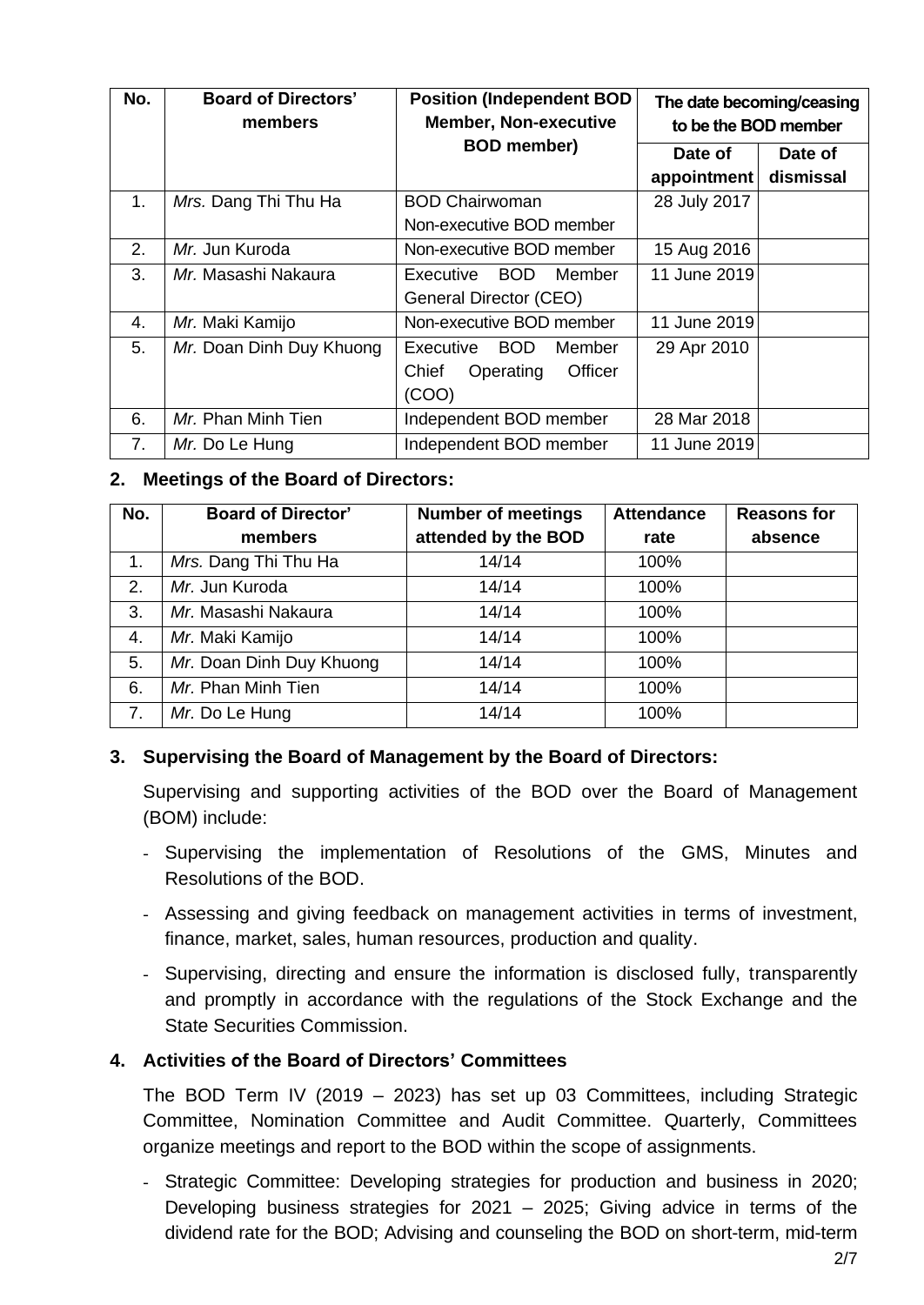and long-term investment projects under the BOD's authority; Quarterly assessing the implementation of the strategies.

- Nomination Committee: Proposing and advising the BOD on development of human resources, appointing/dismissing senior managers; Directing and supervising the development of training programs, developing the Company's salary, bonus and remuneration policies; Preparing quarterly and annual HR reports.
- Audit Committee: Checking the internal control system and checking the compliance with the operating principles, management, laws, financial regime, accounting, policies, resolutions and decisions of the Company and its subordinates. Checking the compliance in management and administration of business activities, accounting, statistics and preparing financial statements.

# **5. Resolutions of the Board of Directors (Report in 2020)**

In 2020, the BOD conducted 14 meetings to resolve issues under the BOD's functions and authorities.

| No.            | <b>Resolution</b>    | <b>Date</b>        | <b>Contents</b>                                                                                                                                                                                                                                                                                                                                                                               | <b>Approval</b> |
|----------------|----------------------|--------------------|-----------------------------------------------------------------------------------------------------------------------------------------------------------------------------------------------------------------------------------------------------------------------------------------------------------------------------------------------------------------------------------------------|-----------------|
|                | No.                  |                    |                                                                                                                                                                                                                                                                                                                                                                                               | rate            |
| 1 <sub>1</sub> | 001/2020/<br>NQ.HĐQT | 17 Feb<br>2020     | Approving the relinquish application as a person in<br>charge of corporate governance and the BOD<br>Secretary of Ms. Le Thi Hong Nhung from 01 March<br>2020. Appointing positions as follows:<br>Ms. Duong Kim Loan - Position: The person in<br>charge of corporate governance cum BOD<br>Secretary from 01 Mar 2020.<br>Ms. Vu Thi Huong Lan - Position: HR Director<br>from 17 Feb 2020. | 100%            |
| 2.             | 002/2020/<br>NQ.HĐQT | 06 Mar<br>2020     | Approval of periodic reports in 2019 - plan of 2020:<br>The BOD Secretary Report; Report on the BOD<br>Remuneration Fund; The BOM Report; Report of<br>Nomination Committee; Report of Audit Committee.<br>Approved CAPEX plan in 2020; preparation for the<br>AGM 2019 and other contents within the BOD's<br>authorities.                                                                   | 100%            |
| 3.             | 003/2020/<br>NQ.HĐQT | 18 Mar<br>2020     | Revising the organization time of the AGM 2019 from<br>21 Apr 2020 to 10 June 2020.                                                                                                                                                                                                                                                                                                           | 100%            |
| 4.             | 004/2020/<br>NQ.HĐQT | 06 Apr<br>2020     | Approving the advance dividend Phase 1/2019 and<br>the BOM reports.                                                                                                                                                                                                                                                                                                                           | 100%            |
| 5.             | 005/2020/<br>NQ.HĐQT | 28 Apr<br>2020     | Approval of the BOD Secretary report; The BOM<br>report in 1Q/2020 and 2Q/2020 plan.                                                                                                                                                                                                                                                                                                          | 100%            |
| 6.             | 006/2020/<br>NQ.HĐQT | 19 May<br>2020     | Approval of changing the AGM organization date<br>from 10 June 2020 to 29 June 2020. Approval of<br>documents submitted to the AGM 2019.                                                                                                                                                                                                                                                      | 100%            |
| 7.             | 007/2020/<br>NQ.HĐQT | 02<br>June<br>2020 | Adjustment of the budget limit and credit limit of DHG<br>Pharma in 2020 and approval of the contents<br>submitted to the AGM 2019                                                                                                                                                                                                                                                            | 100%            |
| 8.             | 008/2020/<br>NQ.HĐQT | 29<br>June<br>2020 | Approving the BOM report regarding updating the<br>business results in 2Q/2020, 1H/2020 and 2H/2020<br>plan.                                                                                                                                                                                                                                                                                  | 100%            |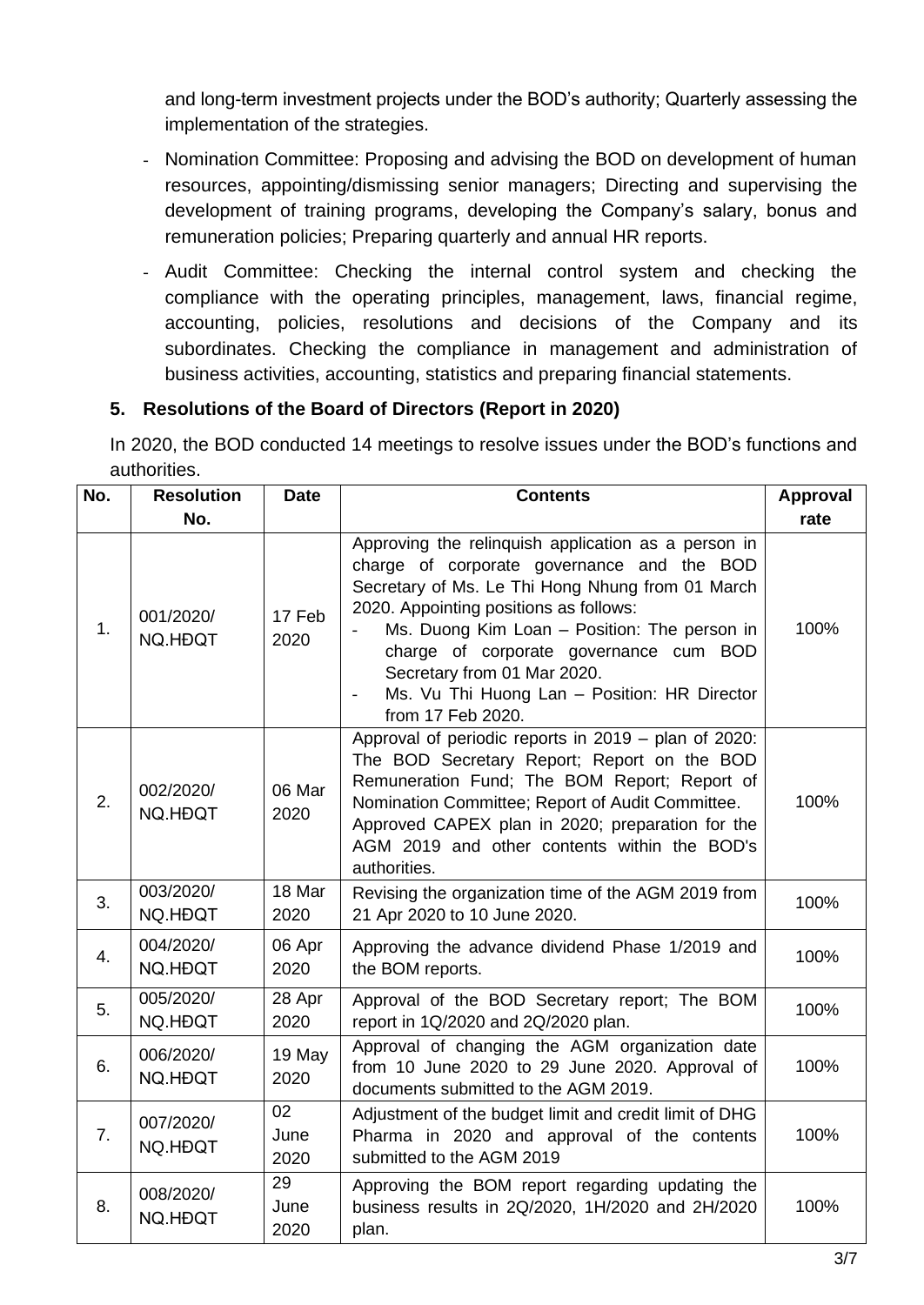| No. | <b>Resolution</b>    | <b>Date</b>     | <b>Contents</b>                                                                                                                                                                                                                                                                                      | Approval |
|-----|----------------------|-----------------|------------------------------------------------------------------------------------------------------------------------------------------------------------------------------------------------------------------------------------------------------------------------------------------------------|----------|
|     | No.                  |                 |                                                                                                                                                                                                                                                                                                      | rate     |
|     |                      |                 | Appointing Mr. Pham Chi Truc to the VP Finance<br>position of DHG Pharma from 04 July 2020.<br>Implementing the AGM Resolution 2019.                                                                                                                                                                 |          |
| 9.  | 09/2020/<br>NQ.HĐQT  | 13 July<br>2020 | Promulgating the new organizational chart of DHG<br>Pharma.<br>Promulgating the regulation on asset investment and<br>procurement, and authorizing the General Director to<br>internal<br>regulations<br>and<br>external<br>approve<br>investments.<br>Other contents within the BOD's authorities.  | 100%     |
| 10. | 10/2020/<br>NQ.HĐQT  | 28 Aug<br>2020  | Approval of the BOD Secretary Report; Report of the<br>Committee; Report of the Audit<br>Nomination<br>Committee; the BOM report in 1H/2020, plan for<br>3Q/2020.<br>Approved the policy of divesting all contributed<br>capital of DHG Pharma at Vinh Hao Spirulina Algae<br>Corporation (Spiviha). | 100%     |
| 11. | 011/2020/<br>NQ.HĐQT | 02 Oct<br>2020  | Adjusting and supplementing the list of banks that<br>are allowed to conduct transactions for deposits, limit<br>of term deposits and other contents within the BOD's<br>authorities.                                                                                                                | 100%     |
| 12. | 012/2020/<br>NQ.HĐQT | 21 Oct<br>2020  | Approving the resignation of positions at Spiviha and<br>other contents.                                                                                                                                                                                                                             | 100%     |
| 13. | 013/2020/<br>NQ.HĐQT | 16 Nov<br>2020  | Approval of the BOD Secretary Report; Report in<br>3Q/2020 and plan for 4Q/2020 of the BOM,<br>Nomination Committee, and Audit Committee.<br>Approving the merger of Nam Dinh Branch into Thai<br>Binh Branch and other contents.                                                                    | 100%     |
| 14. | 014/2020/<br>NQ.HĐQT | 21 Dec<br>2020  | Approving the removal of the title - Marketing Director<br>to Mr. Lam Dieu Phi from 01 Jan 2021 and other<br>contents.                                                                                                                                                                               | 100%     |

# **III. Audit Committee (Report in 2020):**

# **1. Information about members of Audit Committee:**

| No. | <b>Members of Audit</b><br><b>Committee</b> | <b>Position</b> | The date becoming<br>the Audit<br>Committee's<br>members | Qualification                                                                                                                                                                                         |
|-----|---------------------------------------------|-----------------|----------------------------------------------------------|-------------------------------------------------------------------------------------------------------------------------------------------------------------------------------------------------------|
| 1   | Mr. Do Le Hung                              | Head            | 11 June 2019                                             | Master of economics,<br>finance,<br>budget, foreign affairs,<br>public<br>Human<br>and<br>management,<br><b>Resource Management</b>                                                                   |
| 2   | Mrs. Dang Thi Thu Ha                        | Member          | 11 June 2019                                             | <b>Master</b><br><b>Business</b><br>of<br>$\sim$<br>Administration<br>(MBA),<br>Institute of Management<br>Bachelor of Economics in<br>$\overline{\phantom{a}}$<br><b>Business</b><br>Administration, |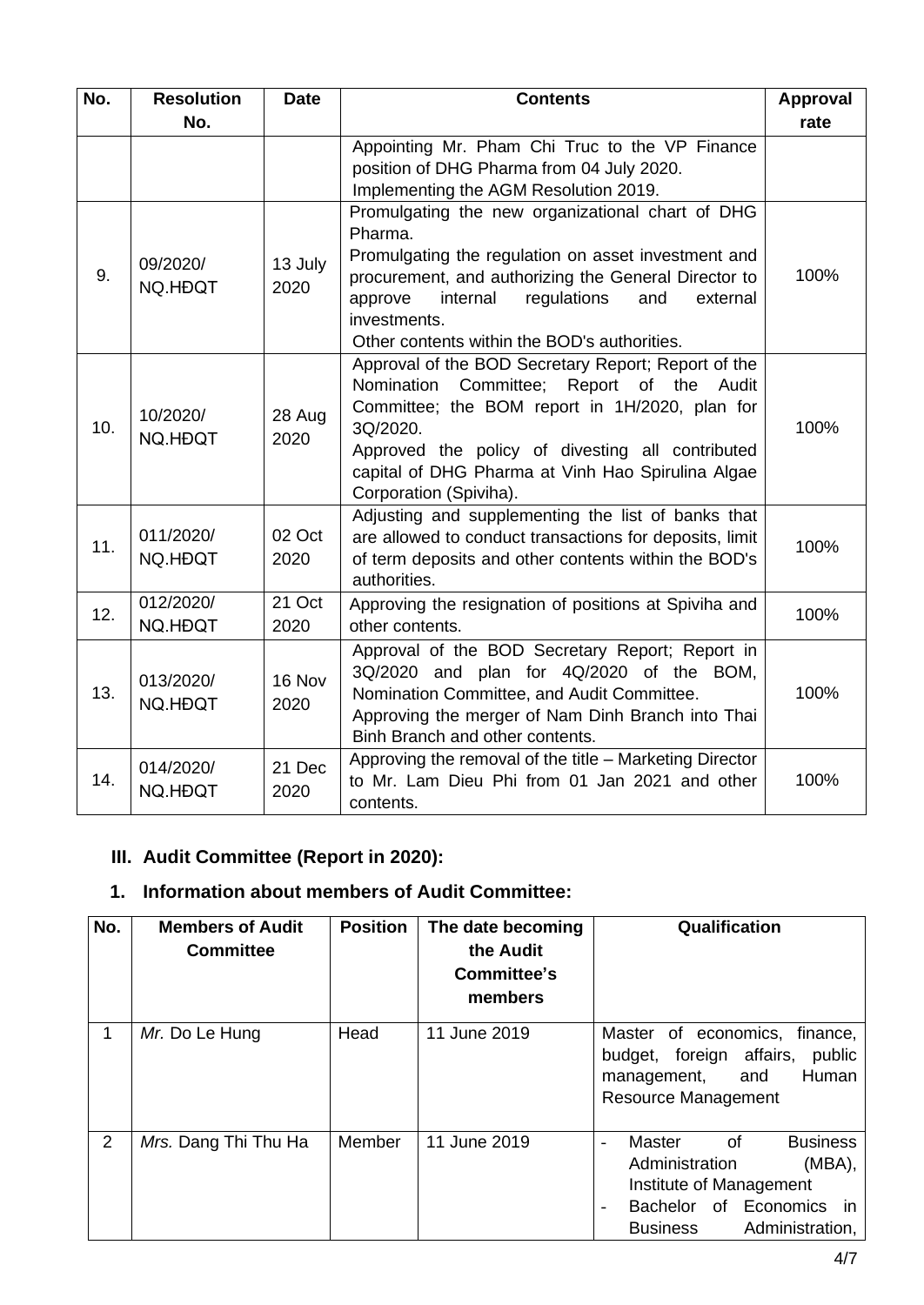| No. | <b>Members of Audit</b><br><b>Committee</b> | <b>Position</b> | The date becoming<br>the Audit<br><b>Committee's</b><br>members | Qualification                                                                                                                                                                                                                                                                                                       |
|-----|---------------------------------------------|-----------------|-----------------------------------------------------------------|---------------------------------------------------------------------------------------------------------------------------------------------------------------------------------------------------------------------------------------------------------------------------------------------------------------------|
|     |                                             |                 |                                                                 | <b>National</b><br>Economics<br>University<br>Bachelor's degree in foreign<br>$\overline{\phantom{0}}$<br>languages (English), National<br>University, Hanoi<br>certificate<br>Practising<br>for<br>$\overline{\phantom{a}}$<br>finance<br>corporate<br>consultancy, State Security<br><b>Commission of Vietnam</b> |
| 3   | Mr. Maki Kamijo                             | Member          | 11 June 2019                                                    | Bachelor of Civil Engineering -<br>Kobe University, Japan                                                                                                                                                                                                                                                           |

## **2. Meetings of Audit Committee**

| No. | <b>Members of Audit</b> | <b>Number of</b>  | <b>Attendance</b> | Voting | <b>Reasons</b> |
|-----|-------------------------|-------------------|-------------------|--------|----------------|
|     | <b>Committee</b>        | meetings attended | rate              | rate   | for absence    |
|     | Mr. Do Le Hung          | 4/4               | 100%              | 100%   |                |
| 2   | Mrs. Dang Thi Thu Ha    | 4/4               | 100%              | 100%   |                |
| 3   | Mr. Maki Kamijo         | 4/4               | 100%              | 100%   |                |

# **3. Supervising the Board of Directors, Board of Management and shareholders by the Audit Committee**

- The Audit Committee attended all of the BOD meetings and contributed opinions in accordance with the functions and duties of the Audit Committee, as well as reported on the activities of the Audit Committee.
- Periodically, the Audit Committee submitted reports and recommendations in writing to the BOD and BOM. All these recommendations of the Audit Committee are recognized and implemented.

# **4. The coordination among the Audit Committee, the Board of Directors, Board of Management, and other managers:**

- The BOD and BOM created favorable conditions for the Audit Committee by providing sufficient information on the Company's production and business situation as well as financial situation.
- The Audit Committee, BOD, and BOM worked closely to promptly solve the obstacles during the inspection and control process of the Audit Committee.

# **5. Other activities of the Audit Committee (if any):**

- The Audit Committee reviewed and recommended independent auditors to the BOD/AGM 2019.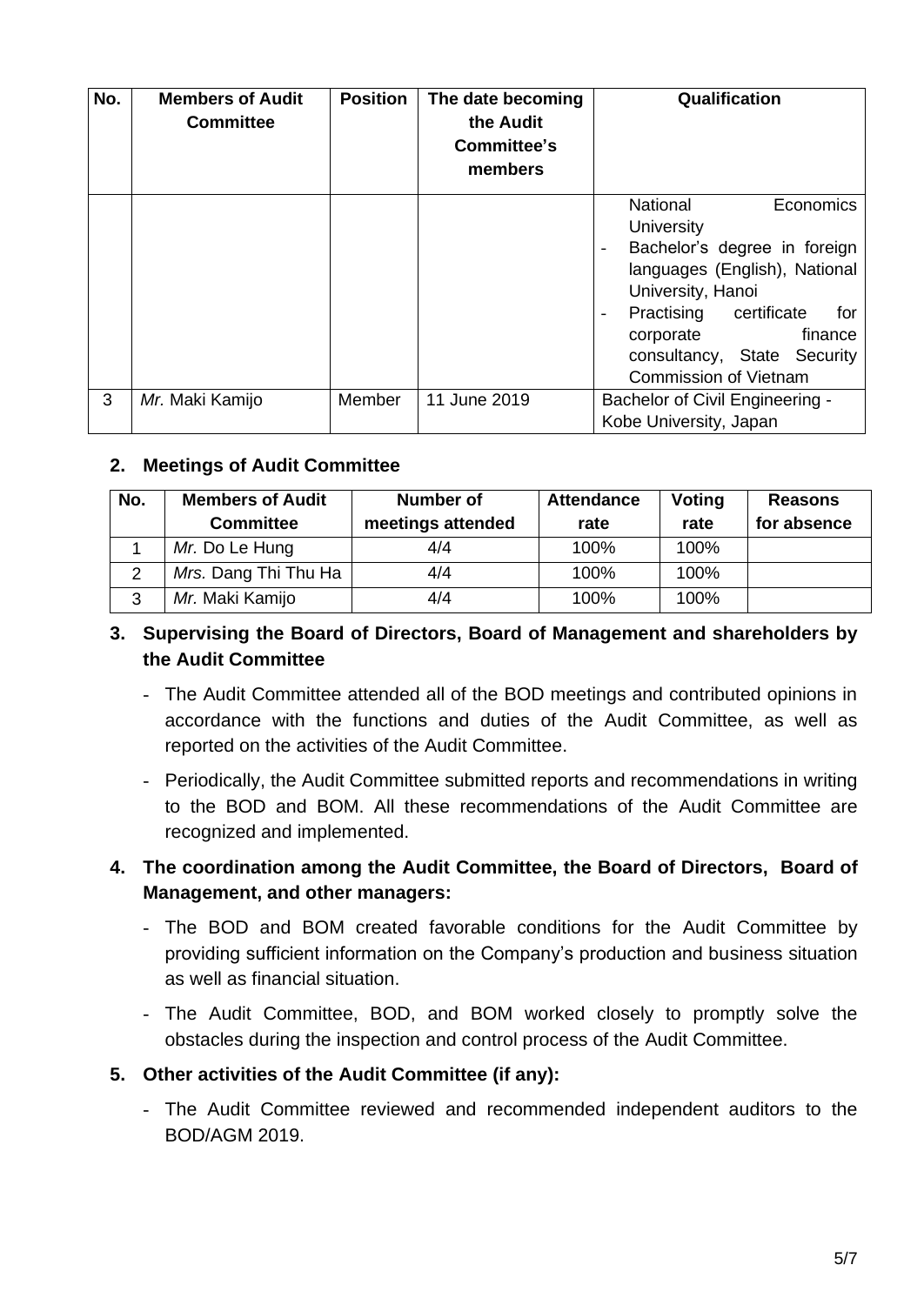# **IV. The Board of Management**

| No.            | <b>Members of Board of</b><br><b>Management</b> | Date of<br><b>birth</b> | Qualification                                                                                          | Date of<br>appointment of<br><b>BOM</b> members |
|----------------|-------------------------------------------------|-------------------------|--------------------------------------------------------------------------------------------------------|-------------------------------------------------|
|                | Mr. Masashi Nakaura                             | 1958                    | Bachelor<br>Degree<br>of<br>Sophia<br>Economics,<br>University, Tokyo, Japan                           | 01 Jan 2020                                     |
| $\overline{2}$ | Mr. Doan Dinh Duy<br>Khuong                     | 1974                    | EMBA - UBI, Belgium                                                                                    | 01 May 2012                                     |
| 3              | Mrs.<br>Nguyen<br><b>Ngoc</b><br><b>Diep</b>    | 1968                    | Postgraduate education<br>junior - PGJ, University of<br>Medicine and Pharmacy, Ho<br>Chi Minh City    | 01 May 2012                                     |
| 4              | Mr. Tomoyuki Kawata                             | 1966                    | Bachelor<br>0f<br>Degree<br>Pharmacology - Tokyo<br>University of Pharmacy and<br>Life Sciences, Japan | 25 Oct 2017                                     |
| 5              | Mr. Pham Chi Truc                               | 1975                    | Bachelor of State financial,<br>University of Economics Ho<br>Chi Minh City                            | 04 July 2020                                    |

# **V. Chief Accountant**

| <b>Name</b>     | Date of birth | Qualification                                                    | Date of<br>appointment |
|-----------------|---------------|------------------------------------------------------------------|------------------------|
| Mr. Ho Buu Huan | 1980          | Finance<br><b>Banking</b><br>Master<br>οf<br>(Cantho University) | 19 Jan 2017            |

# **VI. Training courses on corporate governance:**

Members of the BOD, BOM and BOD Secretary and the Person in charge of Corporate Governance participated in training courses, forums, seminars related to corporate governance. At the same time, every year, DHG Pharma evaluated its corporate governance performance in accordance with 10 principles of "Vietnam Corporate Governance Code of Best Practices" published by the State Securities Commission of Vietnam (SSC) and International Finance Corporation (IFC). DHG Pharma responded rather well to this set of governance principles.

# **VII. The list of related persons of the public company (Report in 2020) and transactions of related persons of the Company**

# **1. The list of related persons of the Company**

Annex I: List of related persons of the Company has been enclosed.

**2. Transactions between the Company and its related persons or between the Company and its major shareholders, internal persons and related persons of internal persons**

| No. | Name of organization                                 | Relationship<br>with the<br>Company | Value of<br>transaction | <b>Note</b>               |
|-----|------------------------------------------------------|-------------------------------------|-------------------------|---------------------------|
|     | The State Capital Investment<br>Corporation ("SCIC") | Major<br>shareholder                | 226,504,948,000         | Dividends in 2019<br>paid |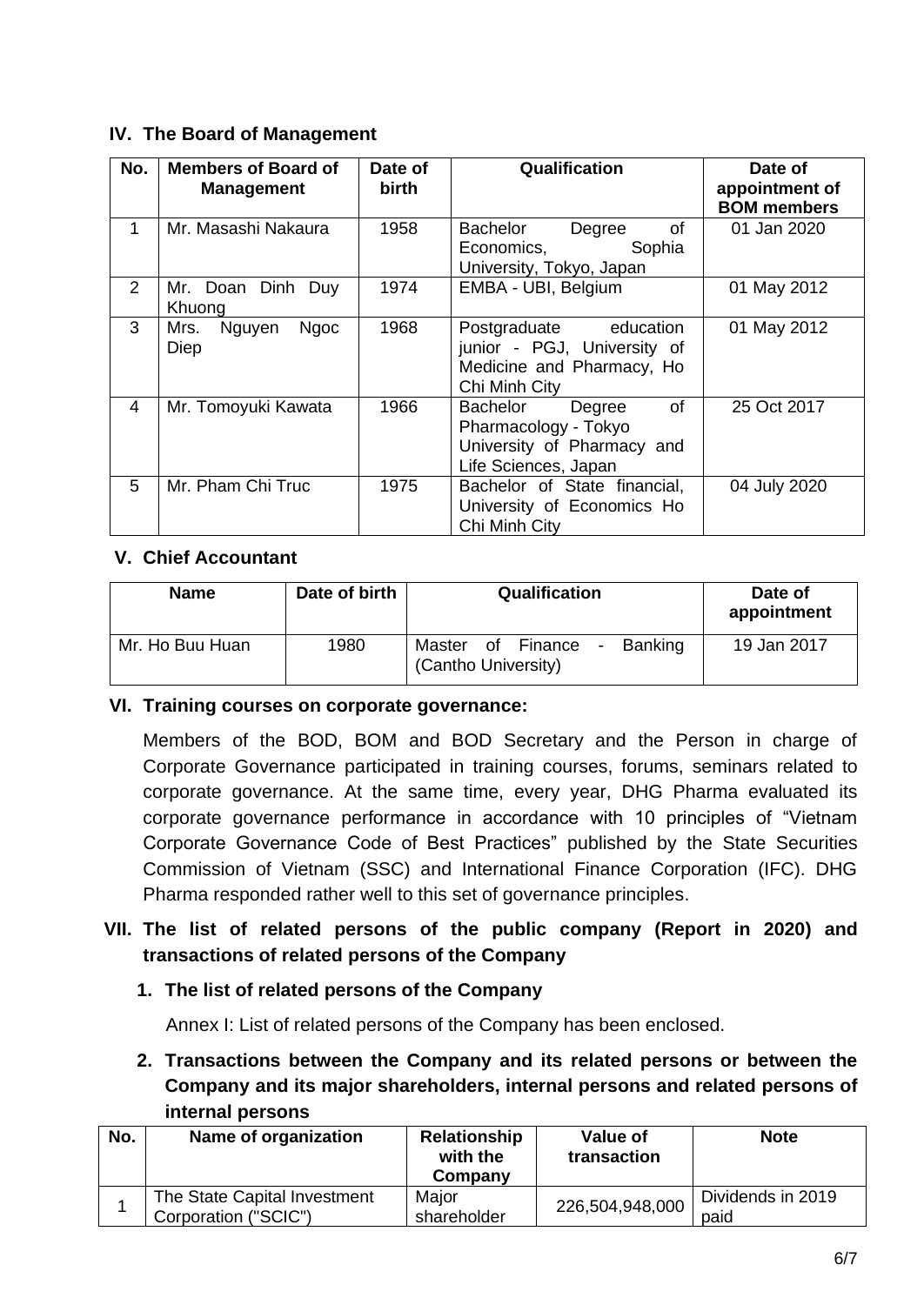| No. | Name of organization                          | <b>Relationship</b><br>with the<br>Company | Value of<br>transaction | <b>Note</b>                                 |
|-----|-----------------------------------------------|--------------------------------------------|-------------------------|---------------------------------------------|
| 2   | Taisho Pharmaceutical Co., Ltd.<br>("Taisho") | Major<br>shareholder                       | 266,788,208,000         | Dividends in 2019<br>paid                   |
| 3   | Vinh Hao Spirulina Algae<br>Corporation       | Associate                                  | 1,558,291,200           | DHG purchased<br>goods                      |
|     |                                               |                                            | 3,787,450,000           | <b>DHG</b> divested                         |
| 4   | Taisho Pharmaceutical (Taiwan)<br>Co., Ltd.   | Taisho's<br>subsidiary                     | 3,340,734,339           | Sales of goods and<br>provision of services |
| 5   | Taisho Vietnam Co., Ltd.                      | Taisho's<br>subsidiary                     | 3,203,751,040           | Sales of goods and<br>provision of services |

# **3. Transaction between internal persons of the Company, related persons of internal persons and the Company's subsidiaries in which the Company takes controlling power:** Nil.

# **4. Transactions between the Company and other objects:**

- 4.1.Transactions between the Company and the company that its members of Board of Directors, the Board of Supervisors, Director (General Director) and other managers have been founding members or members of Board of Directors, or CEOs in three (03) latest years (calculated at the time of reporting): Nil
- 4.2.Transactions between the Company and the company that its related persons with members of Board of Directors, Board of Supervisors, Director (General Director) and other managers as a member of Board of Directors, Director (General Director or CEO): Nil
- 4.3.Other transactions of the Company (if any) may bring material or non-material benefits for members of Board of Directors, members of the Board of Supervisors, Director (General Director) and other managers: Nil

# **VIII. Share transactions of internal persons and their related persons (Report in 2020)**

### **1. The list of internal persons and their related persons:**

Annex II: List of internal persons and their related persons has been enclosed.

**2. Transactions of internal persons and related persons with shares of the Company:**

Annex III: Transactions of internal persons and related persons on the Company's shares has been enclosed.

### **IX. Other significant issues:** Nil.

#### **Recipients**:

#### As above;

Archived: AT, FN

# **CHAIRWOMAN OF THE BOARD OF DIRECTORS**

# **DANG THI THU HA**

[Notice: This convocation notice is a translation of the vietnamese language original for convenience purpose only, and in the event of any discrepancy, the vietnamese language original shall prevail.]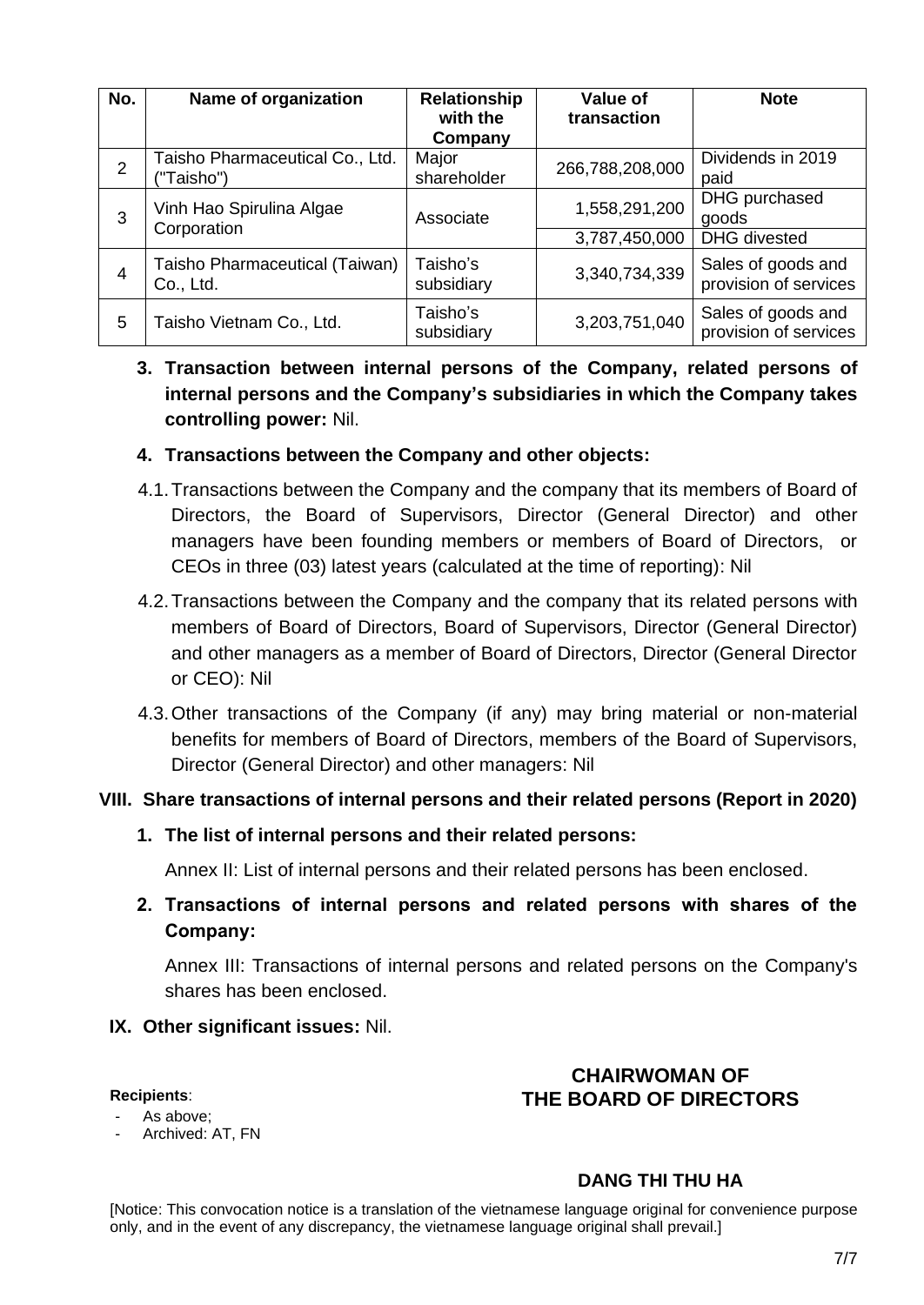#### **ANNEX I: LIST OF RELATED PERSONS OF THE COMPANY**

| No.            | Name of<br>individual/organization   | <b>Securities</b><br>trading<br>account<br>(if any) | Position at the company<br>(if any)                                                                | ID no./<br><b>Business</b><br>registration<br>no. | <b>Issued date</b><br>of ID/<br><b>Business</b><br>registration | <b>Issued place</b><br>of ID/<br><b>Business</b><br>registration | <b>Address</b> | Time of starting to<br>be related person | Time of ending to<br>be related person | Reasons                                                                                                                                    | Relationship<br>with the<br>Company |
|----------------|--------------------------------------|-----------------------------------------------------|----------------------------------------------------------------------------------------------------|---------------------------------------------------|-----------------------------------------------------------------|------------------------------------------------------------------|----------------|------------------------------------------|----------------------------------------|--------------------------------------------------------------------------------------------------------------------------------------------|-------------------------------------|
| l.             | Related persons of the Company       |                                                     |                                                                                                    |                                                   |                                                                 |                                                                  |                |                                          |                                        |                                                                                                                                            |                                     |
|                | 1   Dang Thi Thu Ha                  |                                                     | <b>BOD Chairwoman</b>                                                                              |                                                   |                                                                 |                                                                  |                | 28 July 2017                             |                                        | <b>BOD Chairwoman since</b><br>11 June 2019                                                                                                | Internal person                     |
| $\overline{2}$ | Jun Kuroda                           |                                                     | <b>BOD</b> member                                                                                  |                                                   |                                                                 |                                                                  |                | 15 Aug 2016                              |                                        |                                                                                                                                            | Internal person                     |
| 3              | Masashi Nakaura                      |                                                     | <b>BOD</b> member<br>General Director (CEO)                                                        |                                                   |                                                                 |                                                                  |                | 11 June 2019                             |                                        |                                                                                                                                            | Internal person                     |
| 4              | Doan Dinh Duy Khuong                 |                                                     | <b>BOD</b> member<br>Chief Operating Officer (COO)<br>Authorized person to disclose<br>information |                                                   |                                                                 |                                                                  |                | 29 Apr 2010                              |                                        |                                                                                                                                            | Internal person                     |
| 5 <sup>5</sup> | Maki Kamijo                          |                                                     | <b>BOD</b> member                                                                                  |                                                   |                                                                 |                                                                  |                | 11 June 2019                             |                                        |                                                                                                                                            | Internal person                     |
| 6              | Phan Minh Tien                       |                                                     | Independent BOD member                                                                             |                                                   |                                                                 |                                                                  |                | 28 Mar 2018                              |                                        |                                                                                                                                            | Internal person                     |
| $7^{\circ}$    | Do Le Hung                           |                                                     | Independent BOD member<br>Head of Audit Committee under<br>the BOD                                 |                                                   |                                                                 |                                                                  |                | 11 June 2019                             |                                        |                                                                                                                                            | Internal person                     |
| 8              | Nguyen Ngoc Diep                     |                                                     | Deputy General Director<br>cum Production Director                                                 |                                                   |                                                                 |                                                                  |                | 01 May 2012                              |                                        |                                                                                                                                            | Internal person                     |
| 9              | Tomoyuki Kawata                      |                                                     | Deputy General Director                                                                            |                                                   |                                                                 |                                                                  |                | 25 Oct 2017                              |                                        |                                                                                                                                            | Internal person                     |
| 10             | Pham Chi Truc                        |                                                     | Deputy General Director                                                                            |                                                   |                                                                 |                                                                  |                | 04 July 2020                             |                                        |                                                                                                                                            | Internal person                     |
| 11             | Le Thi Hong Nhung                    |                                                     | <b>Finance Director</b>                                                                            |                                                   |                                                                 |                                                                  |                | 29 Oct 2010                              |                                        |                                                                                                                                            | Internal person                     |
| 12             | Lam Dieu Phi                         |                                                     | <b>Marketing Director</b>                                                                          |                                                   |                                                                 |                                                                  |                | 01 May 2016                              | 01 Jan 2021                            |                                                                                                                                            | Internal person                     |
| 13             | Ngo Thi Phuong Loan                  |                                                     | QM Director                                                                                        |                                                   |                                                                 |                                                                  |                | 01 Nov 2019                              |                                        |                                                                                                                                            | Internal person                     |
| 14             | Vu Thi Huong Lan                     |                                                     | <b>HR Director</b>                                                                                 |                                                   |                                                                 |                                                                  |                | 17 Feb 2020                              |                                        |                                                                                                                                            | Internal person                     |
| 15             | Huynh Thi Kim Tuoi                   |                                                     | <b>Distribution Center Director</b>                                                                |                                                   |                                                                 |                                                                  |                | 01 Jan 2017                              |                                        |                                                                                                                                            | Internal person                     |
| 16             | Vo Van Kim Y                         |                                                     | <b>Technical Director</b>                                                                          |                                                   |                                                                 |                                                                  |                | 01 Aug 2018                              |                                        |                                                                                                                                            | Internal person                     |
| 17             | Atsushi Toyoshima                    |                                                     | Supply Chain Director                                                                              |                                                   |                                                                 |                                                                  |                | 01 Jan 2018                              |                                        |                                                                                                                                            | Internal person                     |
| 18             | Ho Buu Huan                          |                                                     | <b>Chief Accountant</b>                                                                            |                                                   |                                                                 |                                                                  |                | 14 July 2016                             |                                        |                                                                                                                                            | Internal person                     |
|                | 19   Duong Kim Loan                  |                                                     | <b>BOD</b> Secretary,<br>the person in charge of<br>Corporate Governance                           |                                                   |                                                                 |                                                                  |                | 01 Mar 2020                              |                                        |                                                                                                                                            | Internal person                     |
|                | II. Related organization             |                                                     |                                                                                                    |                                                   |                                                                 |                                                                  |                |                                          |                                        |                                                                                                                                            |                                     |
| 1              | Fuji Medic Limited Liability Company |                                                     | Subsidiary<br>(51% owned by DHG Pharma)                                                            |                                                   |                                                                 |                                                                  |                | 27 July 2016                             |                                        | The Company is implementing the<br>procedures to dissolve Fuji Medic in<br>order to restructure and streamline the<br>Company's operation. |                                     |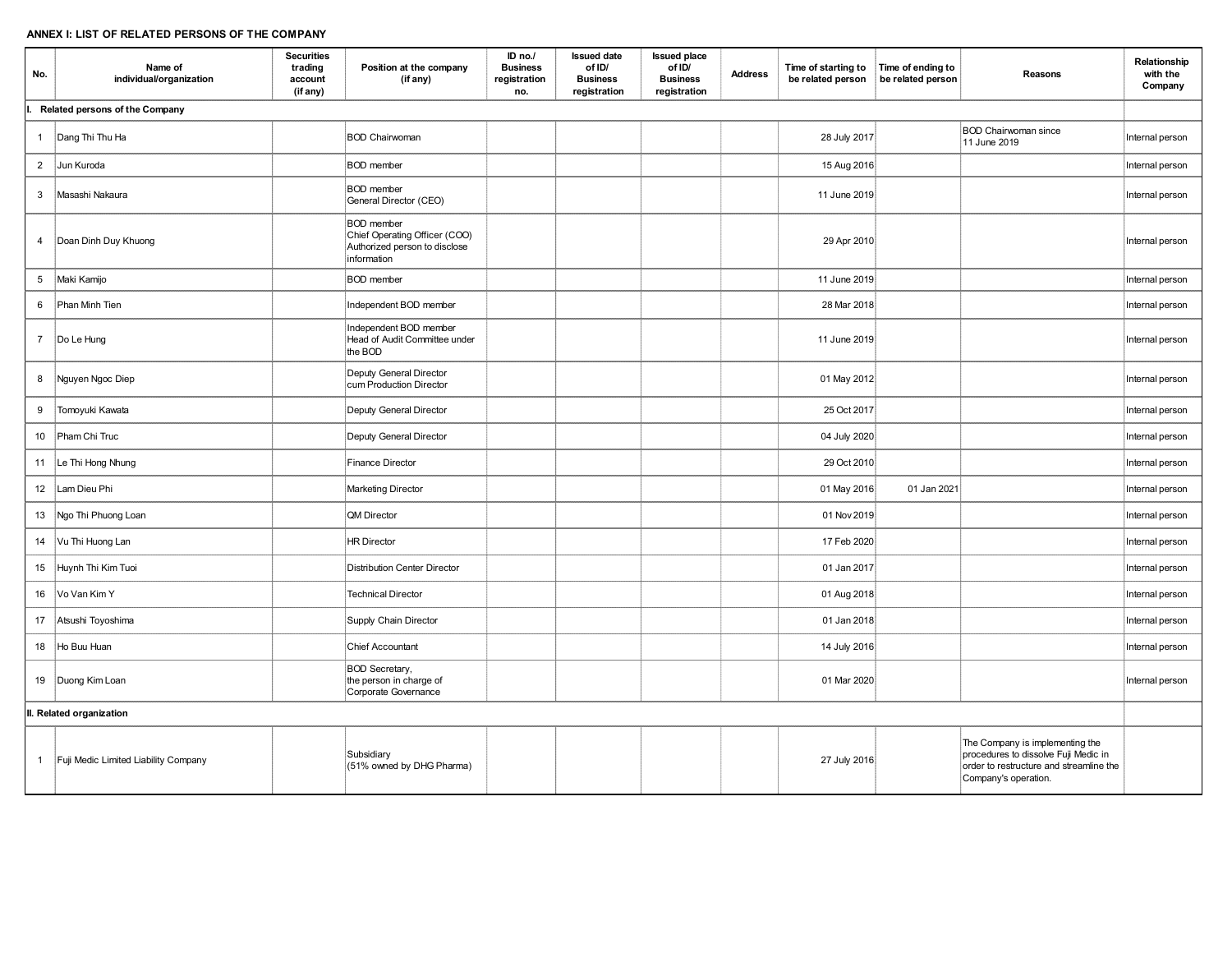#### **ANNEX II: LIST OF INTERNAL PERSONS AND THEIR RELATED PERSONS**

| No.                     | Name                                                                                     | <b>Securities</b><br>trading<br>account<br>(if any) | Position at the company                          | ID no./<br><b>Business</b><br>registration no. | <b>Issued date</b><br>of ID/<br><b>Business</b><br>registration | <b>Issued place</b><br>of ID/<br><b>Business</b><br>registration | <b>Address</b> | Number of<br>shares owned<br>$(*)$ | Percentage of<br>share ownership<br>$(*)$ | Note                                                                     |  |
|-------------------------|------------------------------------------------------------------------------------------|-----------------------------------------------------|--------------------------------------------------|------------------------------------------------|-----------------------------------------------------------------|------------------------------------------------------------------|----------------|------------------------------------|-------------------------------------------|--------------------------------------------------------------------------|--|
| $\mathbf{1}$            | Dang Thi Thu Ha                                                                          |                                                     | <b>BOD Chairwoman</b>                            |                                                |                                                                 |                                                                  |                | 34.000.000                         | 26,00%                                    | Individual ownership: 0 share; SCIC<br>representative: 34,000,000 shares |  |
|                         | Related individuals                                                                      |                                                     |                                                  |                                                |                                                                 |                                                                  |                |                                    |                                           |                                                                          |  |
|                         | 1.1 Do Viet Dung                                                                         |                                                     | Husband                                          |                                                |                                                                 |                                                                  |                |                                    |                                           |                                                                          |  |
| 1.2                     | Do Viet Thang                                                                            |                                                     | Offspring                                        |                                                |                                                                 |                                                                  |                |                                    |                                           |                                                                          |  |
| 1.3                     | Do Khanh Giang                                                                           |                                                     | Offspring                                        |                                                |                                                                 |                                                                  |                |                                    |                                           |                                                                          |  |
| 1.4                     | Dinh Thi Van                                                                             |                                                     | Mother                                           |                                                |                                                                 |                                                                  |                |                                    |                                           |                                                                          |  |
| 1.5                     | Dang Hong Son                                                                            |                                                     | Sibling                                          |                                                |                                                                 |                                                                  |                |                                    |                                           |                                                                          |  |
| 1.6                     | Dang Thi Thu Thuy                                                                        |                                                     | Sibling                                          |                                                |                                                                 |                                                                  |                |                                    |                                           |                                                                          |  |
| 1.7                     | Do Trong Khanh                                                                           |                                                     | Father-in-law                                    |                                                |                                                                 |                                                                  |                |                                    |                                           |                                                                          |  |
| 1.8                     | Hoang Thi Nga                                                                            |                                                     | Mother-in-law                                    |                                                |                                                                 |                                                                  |                |                                    |                                           |                                                                          |  |
| 1.9                     | Pham Thi Hong Hue                                                                        |                                                     | Sister-in-law                                    |                                                |                                                                 |                                                                  |                |                                    |                                           |                                                                          |  |
|                         | 1.10 Le Anh Vu                                                                           |                                                     | Brother-in-law                                   |                                                |                                                                 |                                                                  |                |                                    |                                           |                                                                          |  |
|                         | <b>Related organizations</b>                                                             |                                                     |                                                  |                                                |                                                                 |                                                                  |                |                                    |                                           |                                                                          |  |
| 1.1                     | Vietnam Dairy Products Joint Stock Company                                               |                                                     | <b>BOD</b> member                                |                                                |                                                                 |                                                                  |                |                                    |                                           |                                                                          |  |
| 1.2                     | Benovas Oncology Joint Stock Company                                                     |                                                     | <b>BOD</b> member                                |                                                |                                                                 |                                                                  |                |                                    |                                           |                                                                          |  |
| $\overline{2}$          | Jun Kuroda                                                                               |                                                     | <b>BOD</b> member                                |                                                |                                                                 |                                                                  |                | 0                                  |                                           |                                                                          |  |
|                         | <b>Related individuals</b>                                                               |                                                     |                                                  |                                                |                                                                 |                                                                  |                |                                    |                                           |                                                                          |  |
| 2.1                     | Akiko Kuroda                                                                             |                                                     | Wife                                             |                                                |                                                                 |                                                                  |                |                                    |                                           |                                                                          |  |
| 2.2                     | Namiko Kuroda                                                                            |                                                     | Offspring                                        |                                                |                                                                 |                                                                  |                |                                    |                                           |                                                                          |  |
| 2.3                     | Shin Kuroda                                                                              |                                                     | Sibling                                          |                                                |                                                                 |                                                                  |                |                                    |                                           |                                                                          |  |
|                         | <b>Related organizations</b>                                                             |                                                     |                                                  |                                                |                                                                 |                                                                  |                |                                    |                                           |                                                                          |  |
|                         | 2.1   Taisho Pharmaceutical Co., Ltd. Japan                                              |                                                     | Member of the Board,<br>Senior Executive Officer |                                                |                                                                 |                                                                  |                | 66.697.052                         | 51,01%                                    |                                                                          |  |
| 2.2                     | Taisho Co., Ltd. Shanghai                                                                |                                                     | Chairman of the Board                            |                                                |                                                                 |                                                                  |                |                                    |                                           |                                                                          |  |
| 2.3                     | Taisho Pharmaceutical California Inc.                                                    |                                                     | <b>President Director</b>                        |                                                |                                                                 |                                                                  |                |                                    |                                           |                                                                          |  |
| 2.4                     | Taisho Pharmaceutical (M) Sdn Bhd. (Malaysia)                                            |                                                     | Director                                         |                                                |                                                                 |                                                                  |                |                                    |                                           |                                                                          |  |
| 2.5                     | Taisho Pharmaceutical Singapore Private Limited                                          |                                                     | <b>Managing Director</b>                         |                                                |                                                                 |                                                                  |                |                                    |                                           |                                                                          |  |
| 2.6                     | Osotspa Taisho Pharmaceutical Co., Ltd. (Thailand)                                       |                                                     | Director                                         |                                                |                                                                 |                                                                  |                |                                    |                                           |                                                                          |  |
| 2.7                     | Taisho Vietnam Co., Ltd.                                                                 |                                                     | Director                                         |                                                |                                                                 |                                                                  |                |                                    |                                           |                                                                          |  |
| $2.8\,$                 | Compania International de Comercio, S.A.P,I de<br>C.V.(Mexico)                           |                                                     | <b>President Director</b>                        |                                                |                                                                 |                                                                  |                |                                    |                                           |                                                                          |  |
| 2.9                     | UPSA SAS (Union de Pharmacologie Scientifique<br>Appliquée Société par Action Simplifié) |                                                     | Chairman                                         |                                                |                                                                 |                                                                  |                |                                    |                                           |                                                                          |  |
|                         | 2.10 PT Taisho Pharmaceutical Indonesia Tbk                                              |                                                     | <b>President Director</b>                        |                                                |                                                                 |                                                                  |                |                                    |                                           |                                                                          |  |
|                         | 2.11 Taisho Pharmaceutical Asia (M) SDN. BHD.                                            |                                                     | Director                                         |                                                |                                                                 |                                                                  |                |                                    |                                           |                                                                          |  |
| $\overline{\mathbf{3}}$ | Masashi Nakaura                                                                          |                                                     | <b>BOD</b> member<br>General Director (CEO)      |                                                |                                                                 |                                                                  |                | 0                                  |                                           |                                                                          |  |
|                         | <b>Related individuals</b>                                                               |                                                     |                                                  |                                                |                                                                 |                                                                  |                |                                    |                                           |                                                                          |  |
| 3.1                     | Nanae Nakaura                                                                            |                                                     | Wife                                             |                                                |                                                                 |                                                                  |                |                                    |                                           |                                                                          |  |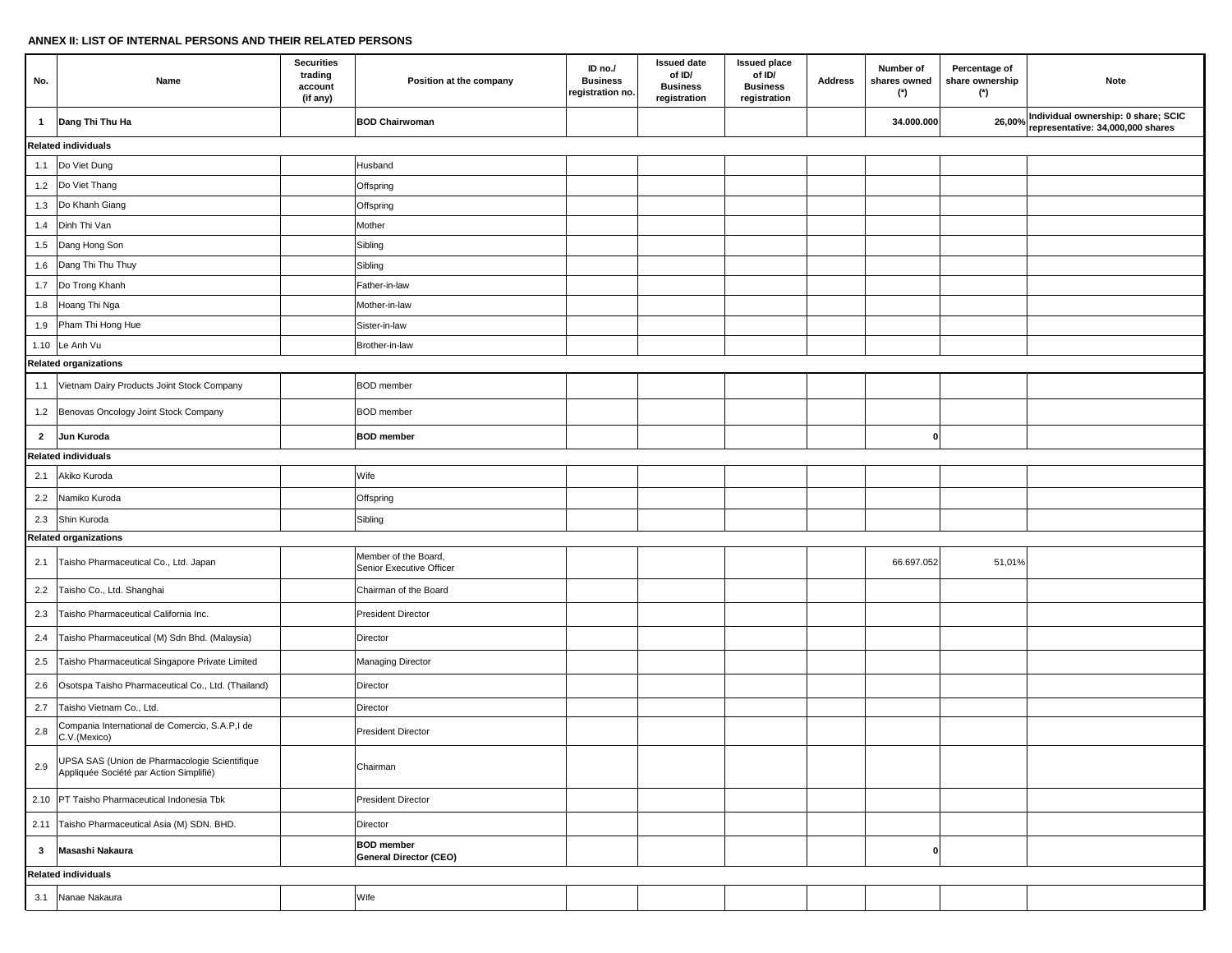| No.     | Name                                     | <b>Securities</b><br>trading<br>account<br>(if any) | Position at the company                                                                         | ID no./<br><b>Business</b><br>registration no | <b>Issued date</b><br>of ID/<br><b>Business</b><br>registration | <b>Issued place</b><br>of ID/<br><b>Business</b><br>registration | Address | Number of<br>shares owned<br>(*) | Percentage of<br>share ownership<br>$(*)$ | Note                                                                             |  |  |
|---------|------------------------------------------|-----------------------------------------------------|-------------------------------------------------------------------------------------------------|-----------------------------------------------|-----------------------------------------------------------------|------------------------------------------------------------------|---------|----------------------------------|-------------------------------------------|----------------------------------------------------------------------------------|--|--|
| 4       | Doan Dinh Duy Khuong                     |                                                     | <b>BOD</b> member<br>Chief Operating Officer (COO)<br>Authorized person to disclose information |                                               |                                                                 |                                                                  |         | 22.626.244                       |                                           | 17,31% Individual ownership: 7 shares; SCIC<br>representative: 22,626,237 shares |  |  |
|         | <b>Related individuals</b>               |                                                     |                                                                                                 |                                               |                                                                 |                                                                  |         |                                  |                                           |                                                                                  |  |  |
| 4.1     | Doan Vinh Quang                          |                                                     | Father                                                                                          |                                               |                                                                 |                                                                  |         |                                  |                                           |                                                                                  |  |  |
| 4.2     | Nguyen Thi Ngoc Diep                     |                                                     | Mother                                                                                          |                                               |                                                                 |                                                                  |         |                                  |                                           |                                                                                  |  |  |
| 4.3     | Ha Thi Anh Tuyet                         |                                                     | Wife                                                                                            |                                               |                                                                 |                                                                  |         |                                  |                                           |                                                                                  |  |  |
| 4.4     | Đoàn Đình Duy Nguyên                     |                                                     | Sibling                                                                                         |                                               |                                                                 |                                                                  |         | 1.780                            | 0,00%                                     |                                                                                  |  |  |
| 4.5     | Đoàn Đình Duy Đông                       |                                                     | Sibling                                                                                         |                                               |                                                                 |                                                                  |         |                                  |                                           |                                                                                  |  |  |
| 4.6     | Đoàn Đình Tuấn Huy                       |                                                     | Sibling                                                                                         |                                               |                                                                 |                                                                  |         | 9                                | 0,00%                                     |                                                                                  |  |  |
| 4.7     | Doan Ha Anh                              |                                                     | Offspring                                                                                       |                                               |                                                                 |                                                                  |         |                                  |                                           |                                                                                  |  |  |
| 4.8     | Doan Van Anh                             |                                                     | Offspring                                                                                       |                                               |                                                                 |                                                                  |         |                                  |                                           |                                                                                  |  |  |
| 4.9     | Ha Huu Ty                                |                                                     | Father-in-law                                                                                   |                                               |                                                                 |                                                                  |         |                                  |                                           |                                                                                  |  |  |
|         | 4.10 Hoang Thi Hoai                      |                                                     | Mother-in-law                                                                                   |                                               |                                                                 |                                                                  |         |                                  |                                           |                                                                                  |  |  |
| 4.11    | Ha Anh Tuan                              |                                                     | Brother-in-law                                                                                  |                                               |                                                                 |                                                                  |         |                                  |                                           |                                                                                  |  |  |
| 5       | Maki Kamijo                              |                                                     | <b>BOD</b> member                                                                               |                                               |                                                                 |                                                                  |         | $\mathbf{0}$                     |                                           |                                                                                  |  |  |
|         | <b>Related individuals</b>               |                                                     |                                                                                                 |                                               |                                                                 |                                                                  |         |                                  |                                           |                                                                                  |  |  |
| 5.1     | Setsuko Kamijo                           |                                                     | Wife                                                                                            |                                               |                                                                 |                                                                  |         |                                  |                                           |                                                                                  |  |  |
| 5.2     | Azusa Kamijo                             |                                                     | Offspring                                                                                       |                                               |                                                                 |                                                                  |         |                                  |                                           |                                                                                  |  |  |
| 5.3     | Kumiko Kamijo                            |                                                     | Mother                                                                                          |                                               |                                                                 |                                                                  |         |                                  |                                           |                                                                                  |  |  |
| 6       | Phan Minh Tien                           |                                                     | Independent BOD member                                                                          |                                               |                                                                 |                                                                  |         | 0                                |                                           |                                                                                  |  |  |
|         | <b>Related individuals</b>               |                                                     |                                                                                                 |                                               |                                                                 |                                                                  |         |                                  |                                           |                                                                                  |  |  |
| 6.1     | Phan Minh Dong                           |                                                     | Father                                                                                          |                                               |                                                                 |                                                                  |         |                                  |                                           |                                                                                  |  |  |
| 6.2     | Le Thi Cuc                               |                                                     | Mother                                                                                          |                                               |                                                                 |                                                                  |         |                                  |                                           |                                                                                  |  |  |
| 6.3     | Nguyen Thi Viet Thanh                    |                                                     | Wife                                                                                            |                                               |                                                                 |                                                                  |         |                                  |                                           |                                                                                  |  |  |
| 6.4     | Phan Le Thanh Hoa                        |                                                     | Sibling                                                                                         |                                               |                                                                 |                                                                  |         |                                  |                                           |                                                                                  |  |  |
| 6.5     | Phan Le Thanh Mai                        |                                                     | Sibling                                                                                         |                                               |                                                                 |                                                                  |         |                                  |                                           |                                                                                  |  |  |
| 6.6     | Phan Le Nhi Mai                          |                                                     | Sibling                                                                                         |                                               |                                                                 |                                                                  |         |                                  |                                           |                                                                                  |  |  |
| $6.7\,$ | Phan Le Tam Mai                          |                                                     | Sibling                                                                                         |                                               |                                                                 |                                                                  |         |                                  |                                           |                                                                                  |  |  |
| $6.8\,$ | Phan Minh Thien                          |                                                     | Sibling                                                                                         |                                               |                                                                 |                                                                  |         |                                  |                                           |                                                                                  |  |  |
| 6.9     | Phan Nguyen Mai Khoi                     |                                                     | Offspring                                                                                       |                                               |                                                                 |                                                                  |         |                                  |                                           |                                                                                  |  |  |
|         | 6.10 Phan Nguyen An Khoi                 |                                                     | Offspring                                                                                       |                                               |                                                                 |                                                                  |         |                                  |                                           |                                                                                  |  |  |
|         | 6.11 Phan Minh Khoi                      |                                                     | Offspring                                                                                       |                                               |                                                                 |                                                                  |         |                                  |                                           |                                                                                  |  |  |
|         | 6.12 Nguyen Dinh Vu                      |                                                     | Brother-in-law                                                                                  |                                               |                                                                 |                                                                  |         |                                  |                                           |                                                                                  |  |  |
|         | 6.13 Tran Van Khanh                      |                                                     | Brother-in-law                                                                                  |                                               |                                                                 |                                                                  |         |                                  |                                           |                                                                                  |  |  |
|         | 6.14 Tran Ngoc Hai                       |                                                     | Brother-in-law                                                                                  |                                               |                                                                 |                                                                  |         |                                  |                                           |                                                                                  |  |  |
|         | 6.15 Tran Van Tin                        |                                                     | Brother-in-law                                                                                  |                                               |                                                                 |                                                                  |         |                                  |                                           |                                                                                  |  |  |
|         | 6.16 Nguyen Canh Hoang                   |                                                     | Father-in-law                                                                                   |                                               |                                                                 |                                                                  |         |                                  |                                           |                                                                                  |  |  |
|         | 6.17 Ton Thi Bieu Thanh                  |                                                     | Mother-in-law                                                                                   |                                               |                                                                 |                                                                  |         |                                  |                                           |                                                                                  |  |  |
|         | 6.18 Nguyen Thi Huyen Chau               |                                                     | Sister-in-law                                                                                   |                                               |                                                                 |                                                                  |         |                                  |                                           |                                                                                  |  |  |
|         | 6.19 Nguyen Canh Viet                    |                                                     | Brother-in-law                                                                                  |                                               |                                                                 |                                                                  |         |                                  |                                           |                                                                                  |  |  |
|         | <b>Related organization</b>              |                                                     |                                                                                                 |                                               |                                                                 |                                                                  |         |                                  |                                           |                                                                                  |  |  |
|         | 6.1 Moc Chau Dairy Cattle Breeding J.S.C |                                                     | <b>BOD</b> member                                                                               |                                               |                                                                 |                                                                  |         |                                  |                                           |                                                                                  |  |  |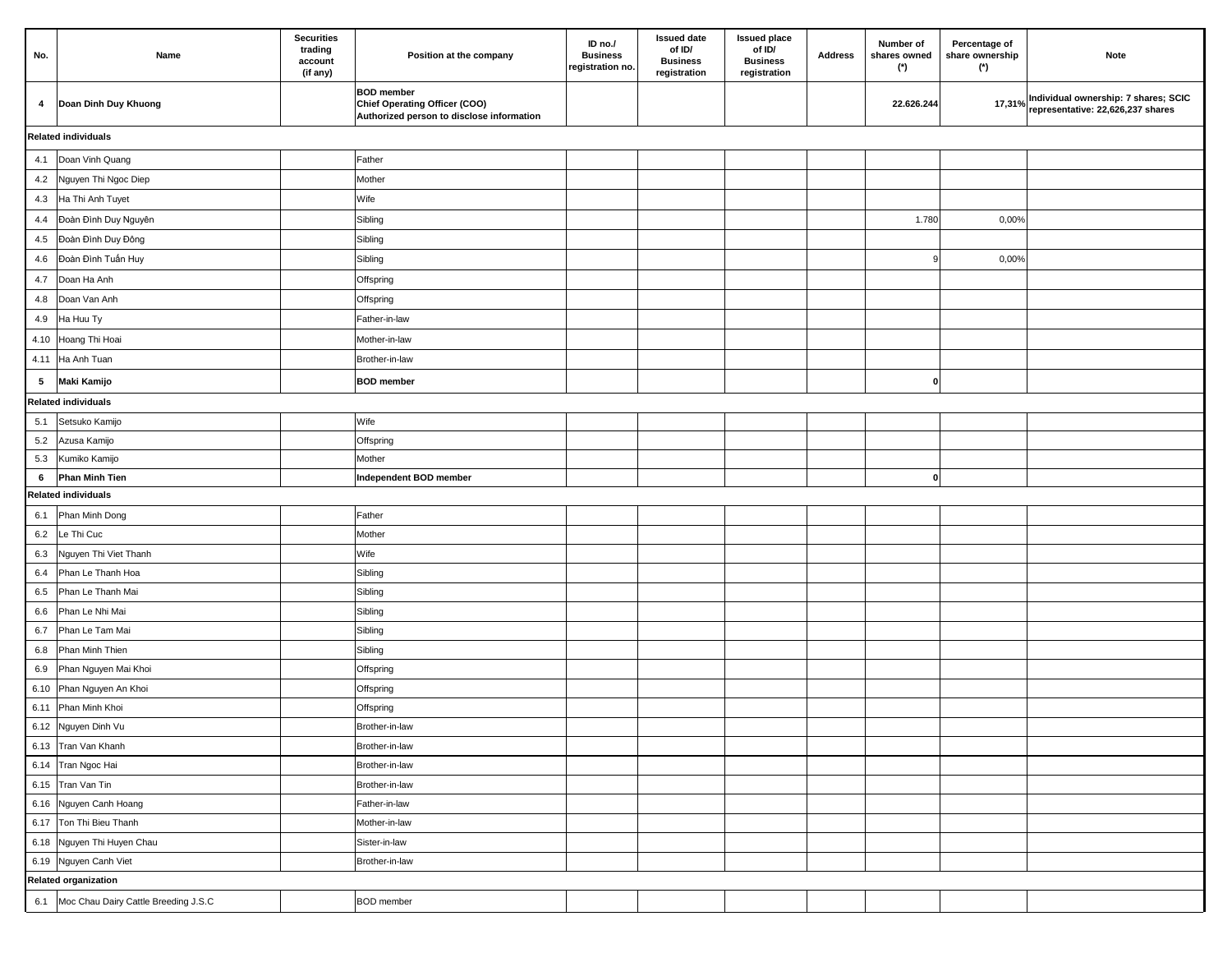| No.          | Name                                                                      | <b>Securities</b><br>trading<br>account<br>(if any) | Position at the company                                         | ID no./<br><b>Business</b><br>registration no. | <b>Issued date</b><br>of ID/<br><b>Business</b><br>registration | <b>Issued place</b><br>of ID/<br><b>Business</b><br>registration | <b>Address</b> | Number of<br>shares owned<br>(*) | Percentage of<br>share ownership<br>(*) | Note |  |  |
|--------------|---------------------------------------------------------------------------|-----------------------------------------------------|-----------------------------------------------------------------|------------------------------------------------|-----------------------------------------------------------------|------------------------------------------------------------------|----------------|----------------------------------|-----------------------------------------|------|--|--|
| $\mathbf{7}$ | Do Le Hung                                                                |                                                     | Independent BOD member<br>Head of Audit Committee under the BOD |                                                |                                                                 |                                                                  |                | O                                |                                         |      |  |  |
|              | <b>Related individuals</b>                                                |                                                     |                                                                 |                                                |                                                                 |                                                                  |                |                                  |                                         |      |  |  |
| 7.1          | Do Hoang Long                                                             |                                                     | Offspring                                                       |                                                |                                                                 |                                                                  |                |                                  |                                         |      |  |  |
|              | 7.2 Do Hoang Linh                                                         |                                                     | Offspring                                                       |                                                |                                                                 |                                                                  |                |                                  |                                         |      |  |  |
| 7.3          | Do Minh Ngoc                                                              |                                                     | Father                                                          |                                                |                                                                 |                                                                  |                |                                  |                                         |      |  |  |
| 7.4          | Le Thi Hoa Tieu                                                           |                                                     | Mother                                                          |                                                |                                                                 |                                                                  |                |                                  |                                         |      |  |  |
| 7.5          | Do Le Minh                                                                |                                                     | Sibling                                                         |                                                |                                                                 |                                                                  |                |                                  |                                         |      |  |  |
| 7.6          | Do Le Hoang                                                               |                                                     | Sibling                                                         |                                                |                                                                 |                                                                  |                |                                  |                                         |      |  |  |
|              | 7.7 Ngo Thi Yen                                                           |                                                     | Sister-in-law                                                   |                                                |                                                                 |                                                                  |                |                                  |                                         |      |  |  |
|              | <b>Related organizations</b>                                              |                                                     |                                                                 |                                                |                                                                 |                                                                  |                |                                  |                                         |      |  |  |
| 7.1          | Vietnam Dairy Products Joint Stock Company                                |                                                     | Independent BOD member<br>Head of Audit Committee               |                                                |                                                                 |                                                                  |                |                                  |                                         |      |  |  |
| 7.2          | An Gia Real Estate Investment & Development Joint<br><b>Stock Company</b> |                                                     | Independent BOD member -<br>Head of Audit Committee             |                                                |                                                                 |                                                                  |                |                                  |                                         |      |  |  |
| 7.3          | South Logistics Joint Stock Company                                       |                                                     | Independent BOD member                                          |                                                |                                                                 |                                                                  |                |                                  |                                         |      |  |  |
| 7.4          | <b>GTNFOODS Joint Stock Company</b>                                       |                                                     | Independent BOD member                                          |                                                |                                                                 |                                                                  |                |                                  |                                         |      |  |  |
| 7.5          | Vietnam Institute of Directors (VIOD)                                     |                                                     | <b>BOD</b> member                                               |                                                |                                                                 |                                                                  |                |                                  |                                         |      |  |  |
|              | 7.6 Ecopark Group Joint Stock Company                                     |                                                     | Deputy Head of Audit and Compliance Committee<br>The BOD        |                                                |                                                                 |                                                                  |                |                                  |                                         |      |  |  |
| 8            | Nguyen Ngoc Diep                                                          |                                                     | Deputy General Director<br>cum Production Director              |                                                |                                                                 |                                                                  |                | 3.180                            | $0,00\%$                                |      |  |  |
|              | <b>Related individuals</b>                                                |                                                     |                                                                 |                                                |                                                                 |                                                                  |                |                                  |                                         |      |  |  |
| 8.1          | Nguyen Kim Chi                                                            |                                                     | Sibling                                                         |                                                |                                                                 |                                                                  |                |                                  |                                         |      |  |  |
| 8.2          | Nguyen Ngoc Buu                                                           |                                                     | Sibling                                                         |                                                |                                                                 |                                                                  |                |                                  |                                         |      |  |  |
| 8.3          | Nguyen Van Thuan                                                          |                                                     | Husband                                                         |                                                |                                                                 |                                                                  |                |                                  |                                         |      |  |  |
| 8.4          | Nguyen Hoang Khang                                                        |                                                     | Offspring                                                       |                                                |                                                                 |                                                                  |                |                                  |                                         |      |  |  |
| 8.5          | Nguyen Ngoc Kim Khanh                                                     |                                                     | Offspring                                                       |                                                |                                                                 |                                                                  |                |                                  |                                         |      |  |  |
| 8.6          | Nguyen Thi Ngoc Huong                                                     |                                                     | Sister-in-law                                                   |                                                |                                                                 |                                                                  |                | 100                              | 0,00%                                   |      |  |  |
| 8.7          | Phan Thanh Guong                                                          |                                                     | Brother-in-law                                                  |                                                |                                                                 |                                                                  |                |                                  |                                         |      |  |  |
| 9            | Tomoyuki Kawata                                                           |                                                     | Deputy General Director                                         |                                                |                                                                 |                                                                  |                | 0                                |                                         |      |  |  |
|              | <b>Related individuals</b>                                                |                                                     |                                                                 |                                                |                                                                 |                                                                  |                |                                  |                                         |      |  |  |
| 9.1          | Risa Kawata                                                               |                                                     | Offspring                                                       |                                                |                                                                 |                                                                  |                |                                  |                                         |      |  |  |
| 9.2          | Miki Kawata                                                               |                                                     | Offspring                                                       |                                                |                                                                 |                                                                  |                |                                  |                                         |      |  |  |
|              | 9.3 Yuri Kawata                                                           |                                                     | Offspring                                                       |                                                |                                                                 |                                                                  |                |                                  |                                         |      |  |  |
|              | 10 Pham Chi Truc                                                          |                                                     | Deputy General Director                                         |                                                |                                                                 |                                                                  |                | 0                                |                                         |      |  |  |
|              | <b>Related individuals</b>                                                |                                                     |                                                                 |                                                |                                                                 |                                                                  |                |                                  |                                         |      |  |  |
|              | 10.1 Pham Chi Thiep                                                       |                                                     | Father                                                          |                                                |                                                                 |                                                                  |                |                                  |                                         |      |  |  |
|              | 10.2 Phan Thi Quynh Giao                                                  |                                                     | Wife                                                            |                                                |                                                                 |                                                                  |                |                                  |                                         |      |  |  |
|              | 10.3 Pham Chi Bao                                                         |                                                     | Offspring                                                       |                                                |                                                                 |                                                                  |                |                                  |                                         |      |  |  |
|              | 10.4 Pham Chi Quang                                                       |                                                     | Offspring                                                       |                                                |                                                                 |                                                                  |                |                                  |                                         |      |  |  |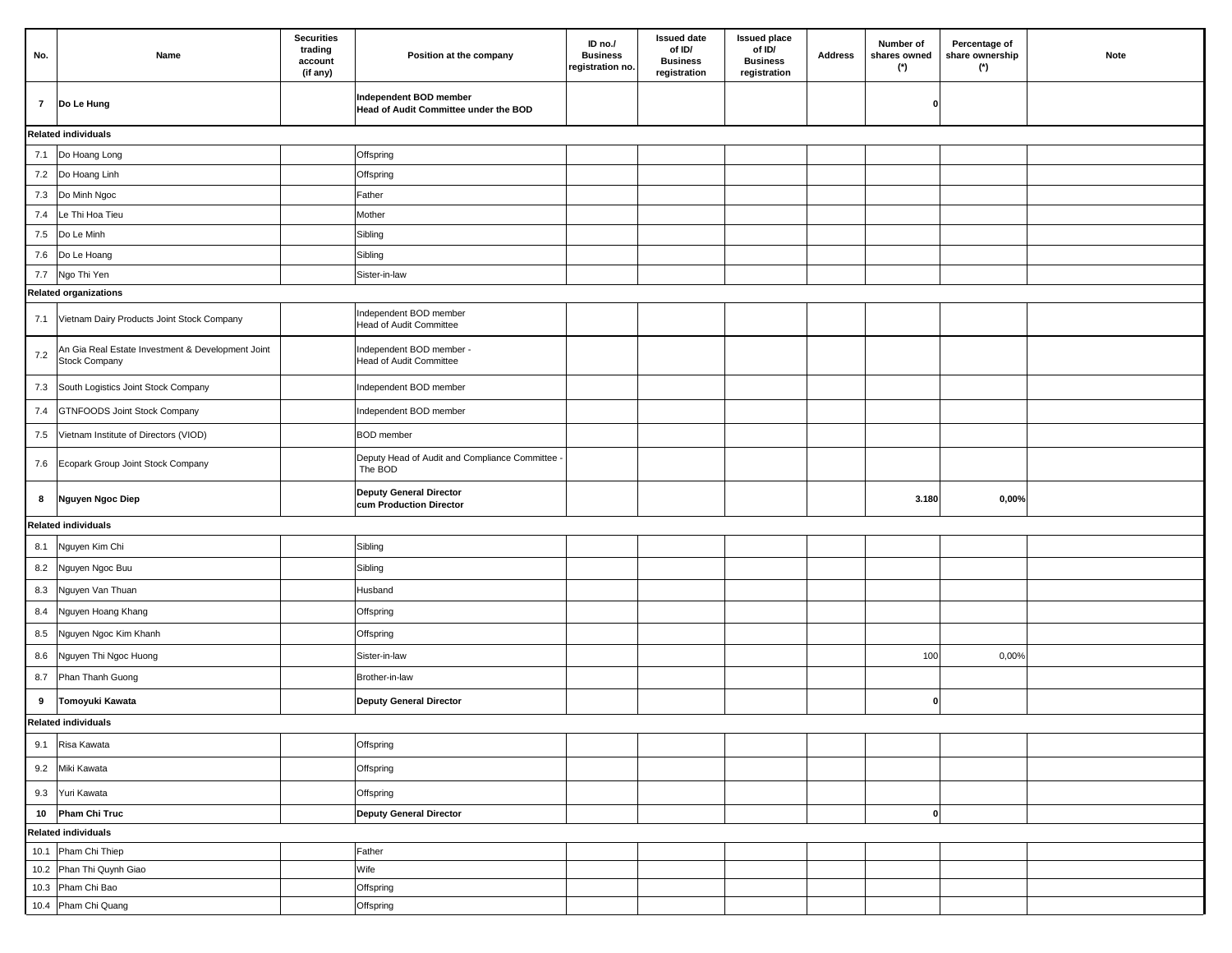| No. | Name                         | <b>Securities</b><br>trading<br>account<br>(if any) | Position at the company | ID no./<br><b>Business</b><br>registration no. | <b>Issued date</b><br>of ID/<br><b>Business</b><br>registration | <b>Issued place</b><br>of ID/<br><b>Business</b><br>registration | Address | Number of<br>shares owned<br>(*) | Percentage of<br>share ownership<br>(*) | Note |
|-----|------------------------------|-----------------------------------------------------|-------------------------|------------------------------------------------|-----------------------------------------------------------------|------------------------------------------------------------------|---------|----------------------------------|-----------------------------------------|------|
|     | 10.5 Pham Chi Trung          |                                                     | Sibling                 |                                                |                                                                 |                                                                  |         |                                  |                                         |      |
|     | 10.6 Pham Chi Thanh          |                                                     | Sibling                 |                                                |                                                                 |                                                                  |         |                                  |                                         |      |
|     | 10.7 Tran Thị Thu Ha         |                                                     | Sister-in-law           |                                                |                                                                 |                                                                  |         |                                  |                                         |      |
|     | 10.8 Doan Thi Ha Ly          |                                                     | Sister-in-law           |                                                |                                                                 |                                                                  |         |                                  |                                         |      |
|     | 11   Le Thi Hong Nhung       |                                                     | <b>Finance Director</b> |                                                |                                                                 |                                                                  |         | 7.426                            | 0,01%                                   |      |
|     | <b>Related individuals</b>   |                                                     |                         |                                                |                                                                 |                                                                  |         |                                  |                                         |      |
|     | 11.1 Le Anh Tuan             |                                                     | Father                  |                                                |                                                                 |                                                                  |         |                                  |                                         |      |
|     | 11.2 Tran Thi Theu           |                                                     | Mother                  |                                                |                                                                 |                                                                  |         |                                  |                                         |      |
|     | 11.3 Le Hoang Nam            |                                                     | Husband                 |                                                |                                                                 |                                                                  |         |                                  |                                         |      |
|     | 11.4 Le Nguyen Hung          |                                                     | Offspring               |                                                |                                                                 |                                                                  |         |                                  |                                         |      |
|     | 11.5 Le Nhat Vuong           |                                                     | Offspring               |                                                |                                                                 |                                                                  |         |                                  |                                         |      |
|     | 11.6 Le Tan Loc              |                                                     | Offspring               |                                                |                                                                 |                                                                  |         |                                  |                                         |      |
|     | 11.7 Le Thi Hong Gam         |                                                     | Sibling                 |                                                |                                                                 |                                                                  |         |                                  |                                         |      |
|     | 11.8 Le Thi Hong Voc         |                                                     | Sibling                 |                                                |                                                                 |                                                                  |         |                                  |                                         |      |
|     | 11.9 Le Thi Thanh Bac        |                                                     | Sibling                 |                                                |                                                                 |                                                                  |         |                                  |                                         |      |
|     | 11.10 Le Thu Hien            |                                                     | Sibling                 |                                                |                                                                 |                                                                  |         |                                  |                                         |      |
|     | 11.11 La Canh Toan           |                                                     | Father-in-law           |                                                |                                                                 |                                                                  |         |                                  |                                         |      |
|     | 11.12 Hoang Thi Lon          |                                                     | Mother-in-law           |                                                |                                                                 |                                                                  |         |                                  |                                         |      |
|     | 11.13 Tran Van Loang         |                                                     | Brother-in-law          |                                                |                                                                 |                                                                  |         | 12                               | 0,00%                                   |      |
|     | 11.14 Phan Thanh Nga         |                                                     | Brother-in-law          |                                                |                                                                 |                                                                  |         |                                  |                                         |      |
|     | 11.15 Nguyen Huu An          |                                                     | Brother-in-law          |                                                |                                                                 |                                                                  |         |                                  |                                         |      |
|     | 11.16 Nguyen Thanh Cong      |                                                     | Brother-in-law          |                                                |                                                                 |                                                                  |         |                                  |                                         |      |
|     | 11.17 Tran Thi Thanh Huong   |                                                     | Sister-in-law           |                                                |                                                                 |                                                                  |         |                                  |                                         |      |
|     | 11.18 Le Hoang Phuong        |                                                     | Sister-in-law           |                                                |                                                                 |                                                                  |         |                                  |                                         |      |
|     | 11.19 Le Hoang Chung         |                                                     | Brother-in-law          |                                                |                                                                 |                                                                  |         |                                  |                                         |      |
|     | 11.20 Nguyen Thi Linh Da     |                                                     | Sister-in-law           |                                                |                                                                 |                                                                  |         |                                  |                                         |      |
|     | 12 Ngo Thi Phuong Loan       |                                                     | <b>QM Director</b>      |                                                |                                                                 |                                                                  |         | 210                              | 0,00%                                   |      |
|     | <b>Related individuals</b>   |                                                     |                         |                                                |                                                                 |                                                                  |         |                                  |                                         |      |
|     | 12.1 Giang Truong Son        |                                                     | Foster father           |                                                |                                                                 |                                                                  |         |                                  |                                         |      |
|     | 12.2 Ly Kim Yen              |                                                     | Mother                  |                                                |                                                                 |                                                                  |         |                                  |                                         |      |
|     | 12.3 Nguyen Quang Tien       |                                                     | Husband                 |                                                |                                                                 |                                                                  |         |                                  |                                         |      |
|     | 12.4 Nguyen Phuong Minh Thao |                                                     | Offspring               |                                                |                                                                 |                                                                  |         |                                  |                                         |      |
|     | 12.5 Nguyen Quang Tuan       |                                                     | Offspring               |                                                |                                                                 |                                                                  |         |                                  |                                         |      |
|     | 12.6 Giang Truong Anh        |                                                     | Sibling                 |                                                |                                                                 |                                                                  |         |                                  |                                         |      |
|     | 12.7 Giang Tuyen Anh         |                                                     | Sibling                 |                                                |                                                                 |                                                                  |         |                                  |                                         |      |
|     | 12.8 Tran Thi Mai Chi        |                                                     | Mother-in-law           |                                                |                                                                 |                                                                  |         |                                  |                                         |      |
|     | 12.9 Tran Thanh Nhan         |                                                     | Son-in-law              |                                                |                                                                 |                                                                  |         |                                  |                                         |      |
|     | 12.10 Bui Thao Linh          |                                                     | Sister-in-law           |                                                |                                                                 |                                                                  |         |                                  |                                         |      |
|     | 13 Vu Thi Huong Lan          |                                                     | <b>HR Director</b>      |                                                |                                                                 |                                                                  |         | $\mathbf{0}$                     |                                         |      |
|     | <b>Related individuals</b>   |                                                     |                         |                                                |                                                                 |                                                                  |         |                                  |                                         |      |
|     | 13.1 Vu Van Chin             |                                                     | Father                  |                                                |                                                                 |                                                                  |         |                                  |                                         |      |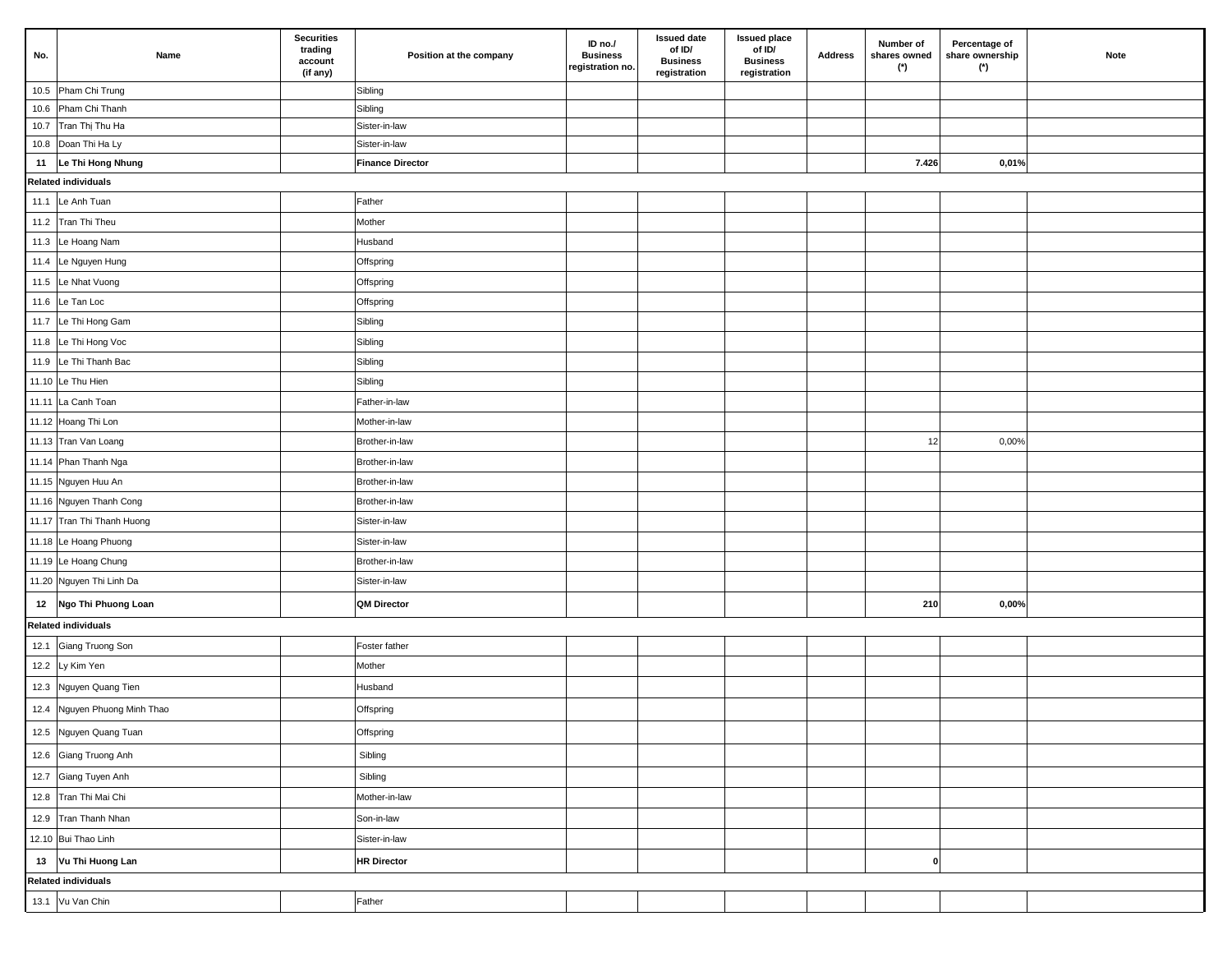| No. | Name                         | <b>Securities</b><br>trading<br>account<br>(if any) | Position at the company             | ID no./<br><b>Business</b><br>registration no. | <b>Issued date</b><br>of ID/<br><b>Business</b><br>registration | <b>Issued place</b><br>of ID/<br><b>Business</b><br>registration | Address | Number of<br>shares owned<br>(*) | Percentage of<br>share ownership<br>$(*)$ | Note |
|-----|------------------------------|-----------------------------------------------------|-------------------------------------|------------------------------------------------|-----------------------------------------------------------------|------------------------------------------------------------------|---------|----------------------------------|-------------------------------------------|------|
|     | 13.2 Ngo Thi Oanh            |                                                     | Mother                              |                                                |                                                                 |                                                                  |         |                                  |                                           |      |
|     | 13.3 Do Minh Ngoc            |                                                     | Offspring                           |                                                |                                                                 |                                                                  |         |                                  |                                           |      |
|     | 13.4 Vu Thanh Lap            |                                                     | Sibling                             |                                                |                                                                 |                                                                  |         |                                  |                                           |      |
|     | 13.5 Nguyen Le Phuong Thao   |                                                     | Sister-in-law                       |                                                |                                                                 |                                                                  |         | 60                               |                                           |      |
|     | 14 Huynh Thi Kim Tuoi        |                                                     | <b>Distribution Center Director</b> |                                                |                                                                 |                                                                  |         | 1.868                            | $0,00\%$                                  |      |
|     | Related individuals          |                                                     |                                     |                                                |                                                                 |                                                                  |         |                                  |                                           |      |
|     | 14.1 Huynh Thi No            |                                                     | Mother-in-law                       |                                                |                                                                 |                                                                  |         |                                  |                                           |      |
|     | 14.2 Nguyen Xuan Huan        |                                                     | Husband                             |                                                |                                                                 |                                                                  |         |                                  |                                           |      |
|     | 14.3 Nguyen Xuan Huy         |                                                     | Offspring                           |                                                |                                                                 |                                                                  |         |                                  |                                           |      |
|     | 14.4 Nguyen Huynh Nhat Huyen |                                                     | Offspring                           |                                                |                                                                 |                                                                  |         |                                  |                                           |      |
|     | 14.5 Duong Thi Kieu Thi      |                                                     | Daughter-in-law                     |                                                |                                                                 |                                                                  |         |                                  |                                           |      |
|     | 14.6 Huynh Thi Cam Hong      |                                                     | Sibling                             |                                                |                                                                 |                                                                  |         |                                  |                                           |      |
|     | 14.7 Nguyen Van Nho          |                                                     | Brother-in-law                      |                                                |                                                                 |                                                                  |         |                                  |                                           |      |
|     | 14.8 Huynh Thi Cam Thu       |                                                     | Sibling                             |                                                |                                                                 |                                                                  |         |                                  |                                           |      |
|     | 14.9 Huynh Hoa Dan           |                                                     | Sibling                             |                                                |                                                                 |                                                                  |         |                                  |                                           |      |
|     | 14.10 Nguyen Thi Nguyet      |                                                     | Sister-in-law                       |                                                |                                                                 |                                                                  |         |                                  |                                           |      |
|     | 14.11 Huynh Thi Kim Viet     |                                                     | Sibling                             |                                                |                                                                 |                                                                  |         |                                  |                                           |      |
|     | 14.12 Phan Van Chin          |                                                     | Brother-in-law                      |                                                |                                                                 |                                                                  |         |                                  |                                           |      |
|     | 14.13 Huynh Thi Kim Sang     |                                                     | Sibling                             |                                                |                                                                 |                                                                  |         | 15                               | 0,00%                                     |      |
|     | 14.14 Nguyen Van Hung        |                                                     | Brother-in-law                      |                                                |                                                                 |                                                                  |         |                                  |                                           |      |
|     | 14.15 Huynh Thi Kim Thanh    |                                                     | Sibling                             |                                                |                                                                 |                                                                  |         | 15                               | 0,00%                                     |      |
|     | 14.16 Huynh Tan Si           |                                                     | Brother-in-law                      |                                                |                                                                 |                                                                  |         |                                  |                                           |      |
|     | 14.17 Huynh Thi Ut           |                                                     | Sibling                             |                                                |                                                                 |                                                                  |         |                                  |                                           |      |
|     | 14.18 Nguyen Ngoc Thao       |                                                     | Brother-in-law                      |                                                |                                                                 |                                                                  |         |                                  |                                           |      |
|     | 15 Vo Van Kim Y              |                                                     | <b>Technical Director</b>           |                                                |                                                                 |                                                                  |         | 1.665                            | $0,00\%$                                  |      |
|     | <b>Related individuals</b>   |                                                     |                                     |                                                |                                                                 |                                                                  |         |                                  |                                           |      |
|     | 15.1 Cao Thi Minh Tuyet      |                                                     | Mother                              |                                                |                                                                 |                                                                  |         |                                  |                                           |      |
|     | 15.2 Vo Ton Nguyen           |                                                     | Sibling                             |                                                |                                                                 |                                                                  |         |                                  |                                           |      |
|     | 15.3 Nguyen Thi Phien        |                                                     | Sister-in-law                       |                                                |                                                                 |                                                                  |         |                                  |                                           |      |
|     | 15.4 Vo Thi Hien             |                                                     | Sibling                             |                                                |                                                                 |                                                                  |         |                                  |                                           |      |
|     | 15.5 Vo Thi Kim Hien         |                                                     | Sibling                             |                                                |                                                                 |                                                                  |         |                                  |                                           |      |
|     | 15.6 Truong Minh Hoang       |                                                     | Brother-in-law                      |                                                |                                                                 |                                                                  |         |                                  |                                           |      |
|     | 15.7 Vo Kim Xuong            |                                                     | Sibling                             |                                                |                                                                 |                                                                  |         |                                  |                                           |      |
|     | 15.8 Ho Huu Tung             |                                                     | Brother-in-law                      |                                                |                                                                 |                                                                  |         |                                  |                                           |      |
|     | 15.9 Vo Thi Lien             |                                                     | Sibling                             |                                                |                                                                 |                                                                  |         |                                  |                                           |      |
|     | 15.10 Vo Van Kim Bang        |                                                     | Sibling                             |                                                |                                                                 |                                                                  |         |                                  |                                           |      |
|     | 15.11 Nguyen Ngoc Suong      |                                                     | Sister-in-law                       |                                                |                                                                 |                                                                  |         |                                  |                                           |      |
|     | 15.12 Vo Van Kim Van         |                                                     | Sibling                             |                                                |                                                                 |                                                                  |         |                                  |                                           |      |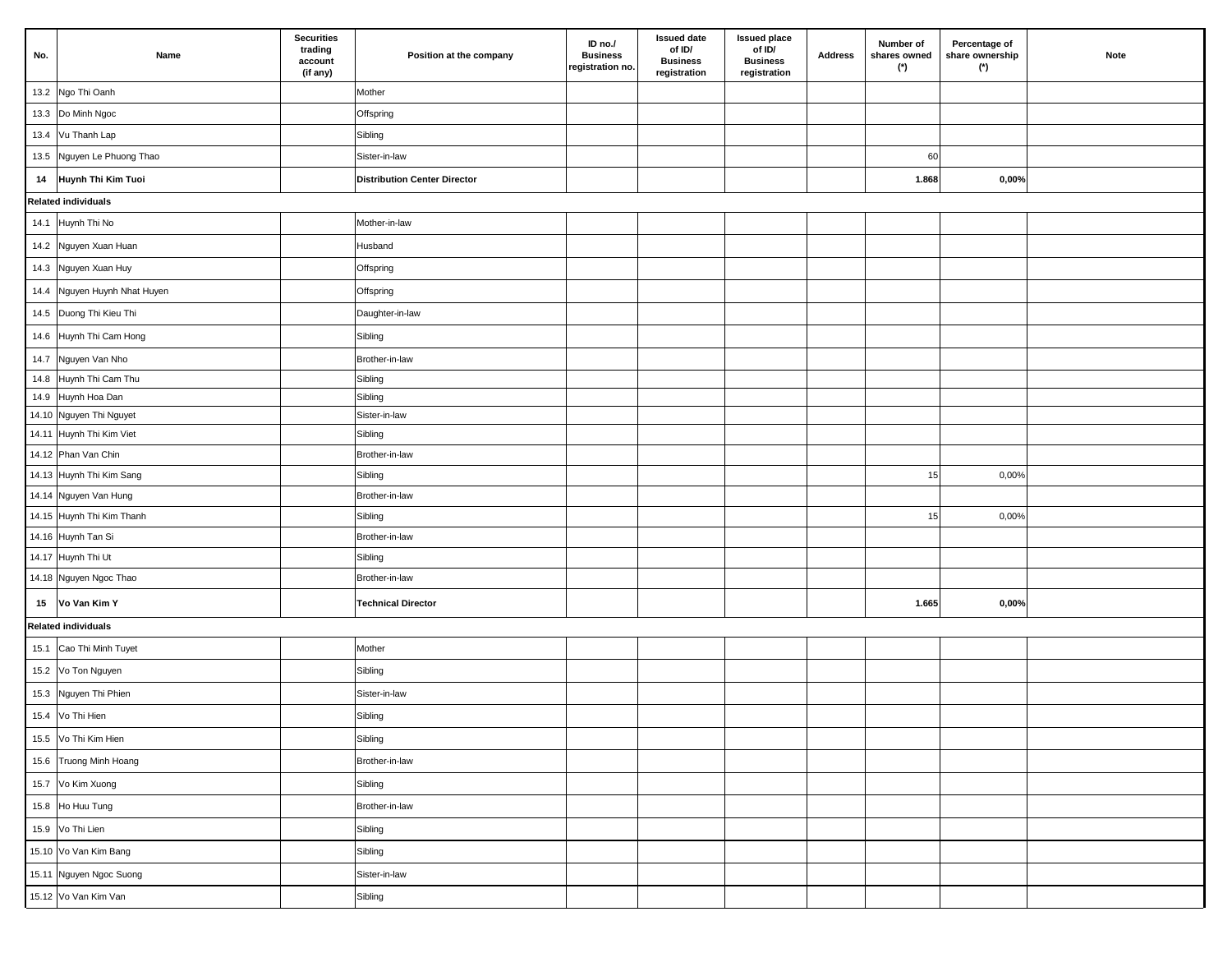| No.             | Name                       | <b>Securities</b><br>trading<br>account<br>(if any) | Position at the company                                                  | ID no./<br><b>Business</b><br>registration no. | <b>Issued date</b><br>of ID/<br><b>Business</b><br>registration | <b>Issued place</b><br>of ID/<br><b>Business</b><br>registration | <b>Address</b> | Number of<br>shares owned<br>$(*)$ | Percentage of<br>share ownership<br>(*) | Note |  |  |
|-----------------|----------------------------|-----------------------------------------------------|--------------------------------------------------------------------------|------------------------------------------------|-----------------------------------------------------------------|------------------------------------------------------------------|----------------|------------------------------------|-----------------------------------------|------|--|--|
|                 | 16 Atsushi Toyoshima       |                                                     | <b>Supply Chain Director</b>                                             |                                                |                                                                 |                                                                  |                | 0                                  |                                         |      |  |  |
|                 | <b>Related individuals</b> |                                                     |                                                                          |                                                |                                                                 |                                                                  |                |                                    |                                         |      |  |  |
|                 | 16.1 Tran Thi Kim Ngoc     |                                                     | Wife                                                                     |                                                |                                                                 |                                                                  |                |                                    |                                         |      |  |  |
|                 | 16.2 Fumihiko Toyoshima    |                                                     | Offspring                                                                |                                                |                                                                 |                                                                  |                |                                    |                                         |      |  |  |
|                 | 16.3 Namihiko Toyoshima    |                                                     | Offspring                                                                |                                                |                                                                 |                                                                  |                |                                    |                                         |      |  |  |
| 16.4            | Hiroji Toyoshima           |                                                     | Father                                                                   |                                                |                                                                 |                                                                  |                |                                    |                                         |      |  |  |
| 16.5            | Hisako Toyoshima           |                                                     | Mother                                                                   |                                                |                                                                 |                                                                  |                |                                    |                                         |      |  |  |
|                 | 16.6 Yasuko Toyoshima      |                                                     | Sister                                                                   |                                                |                                                                 |                                                                  |                |                                    |                                         |      |  |  |
| 17 <sub>1</sub> | Ho Buu Huan                |                                                     | <b>Chief Accountant</b>                                                  |                                                |                                                                 |                                                                  |                | 929                                | 0,00%                                   |      |  |  |
|                 | <b>Related individuals</b> |                                                     |                                                                          |                                                |                                                                 |                                                                  |                |                                    |                                         |      |  |  |
|                 | 17.1 Ho Cong Nghe          |                                                     | Father                                                                   |                                                |                                                                 |                                                                  |                |                                    |                                         |      |  |  |
|                 | 17.2 Nguyen Thi Nghiep     |                                                     | Mother                                                                   |                                                |                                                                 |                                                                  |                |                                    |                                         |      |  |  |
|                 | 17.3 Ho Le Kha Han         |                                                     | Offspring                                                                |                                                |                                                                 |                                                                  |                |                                    |                                         |      |  |  |
|                 | 17.4 Ho Le Khoi Nguyen     |                                                     | Offspring                                                                |                                                |                                                                 |                                                                  |                |                                    |                                         |      |  |  |
|                 | 17.5 Ho Buu Ky             |                                                     | Sibling                                                                  |                                                |                                                                 |                                                                  |                |                                    |                                         |      |  |  |
|                 | 17.6 Ho Mong Nuong         |                                                     | Sibling                                                                  |                                                |                                                                 |                                                                  |                |                                    |                                         |      |  |  |
|                 | 17.7 Ho Mong Kinh          |                                                     | Sibling                                                                  |                                                |                                                                 |                                                                  |                |                                    |                                         |      |  |  |
|                 | 17.8 Ho Mong Trac          |                                                     | Sibling                                                                  |                                                |                                                                 |                                                                  |                |                                    |                                         |      |  |  |
|                 | 17.9 Ta Kim Dam            |                                                     | Sister-in-law                                                            |                                                |                                                                 |                                                                  |                |                                    |                                         |      |  |  |
|                 | 17.10 Tran Van Bich Chi    |                                                     | Brother-in-law                                                           |                                                |                                                                 |                                                                  |                |                                    |                                         |      |  |  |
|                 | 17.11 Bui Ngoc Duong       |                                                     | Brother-in-law                                                           |                                                |                                                                 |                                                                  |                |                                    |                                         |      |  |  |
|                 | 17.12 Huynh Thanh Phai     |                                                     | Brother-in-law                                                           |                                                |                                                                 |                                                                  |                |                                    |                                         |      |  |  |
|                 | 18   Duong Kim Loan        |                                                     | <b>BOD Secretary,</b><br>the person in charge of<br>Corporate Governance |                                                |                                                                 |                                                                  |                | 9                                  | 0,00%                                   |      |  |  |
|                 | <b>Related individuals</b> |                                                     |                                                                          |                                                |                                                                 |                                                                  |                |                                    |                                         |      |  |  |
|                 | 18.1 Duong Van Liep        |                                                     | Father                                                                   |                                                |                                                                 |                                                                  |                |                                    |                                         |      |  |  |
|                 | 18.2 Van Thi Hao Thanh     |                                                     | Mother                                                                   |                                                |                                                                 |                                                                  |                |                                    |                                         |      |  |  |
|                 | 18.3 Duong Thi Thanh Hang  |                                                     | Sibling                                                                  |                                                |                                                                 |                                                                  |                |                                    |                                         |      |  |  |
| 18.4            | Nguyen Hoang Quoc Viet     |                                                     | Brother-in-law                                                           |                                                |                                                                 |                                                                  |                |                                    |                                         |      |  |  |
| 18.5            | Duong Thi Thanh Huong      |                                                     | Sibling                                                                  |                                                |                                                                 |                                                                  |                |                                    |                                         |      |  |  |
|                 | 18.6 Nguyen Thanh Danh     |                                                     | Brother-in-law                                                           |                                                |                                                                 |                                                                  |                |                                    |                                         |      |  |  |
|                 | 18.7 Duong Thanh Kim Phung |                                                     | Sibling                                                                  |                                                |                                                                 |                                                                  |                |                                    | 0,00%                                   |      |  |  |
|                 | 18.8 Phan Anh Tuan         |                                                     | Brother-in-law                                                           |                                                |                                                                 |                                                                  |                |                                    |                                         |      |  |  |
|                 | 18.9 Duong Minh Tri        |                                                     | Sibling                                                                  |                                                |                                                                 |                                                                  |                |                                    |                                         |      |  |  |

(\*) Number of shares owned is in accordance with list of shareholders on 15 July 2020 and update of related persons of internal persons